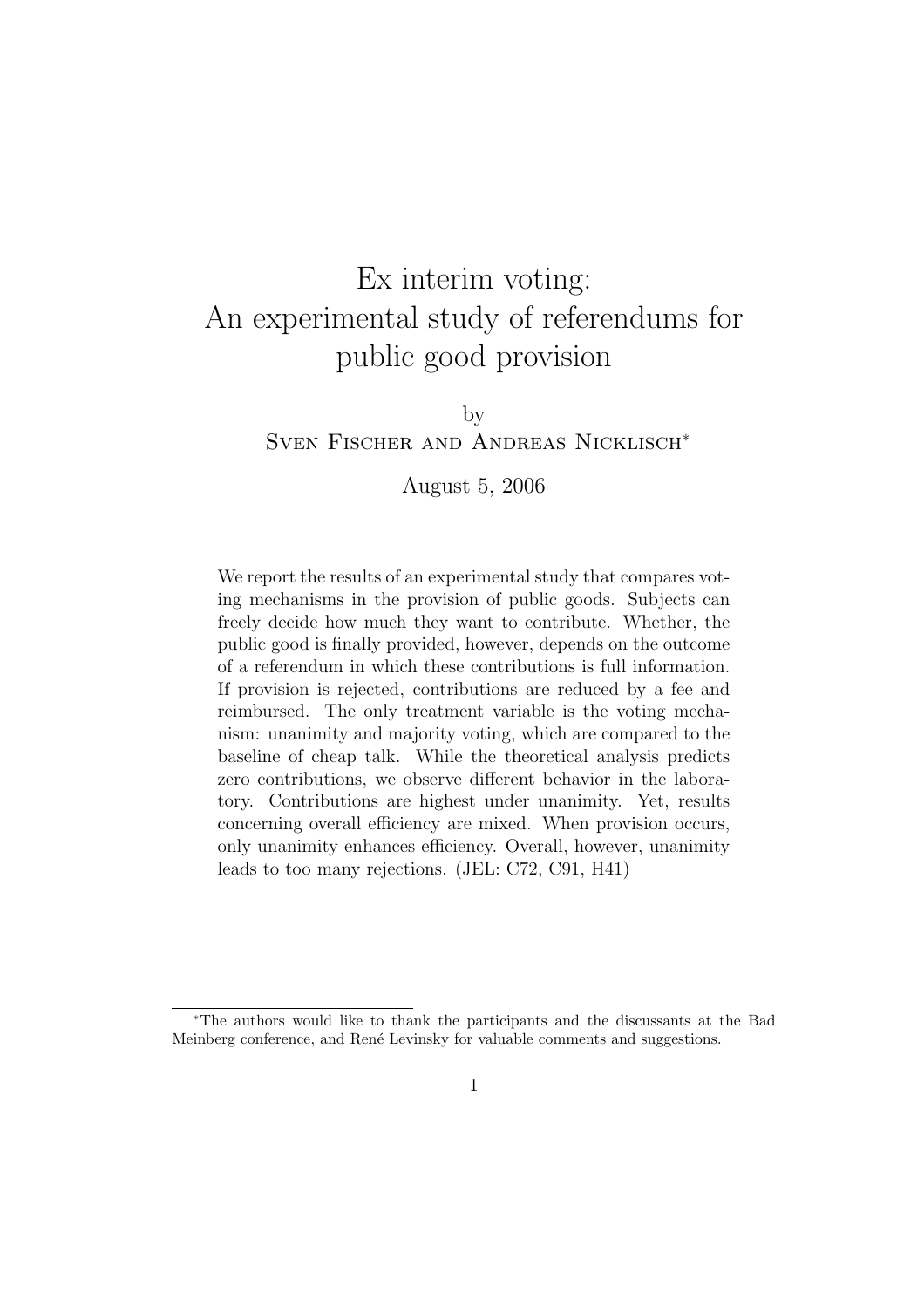#### 1 Introduction

Public goods are a central and extensively researched problem in economics. There is an enormous amount of theoretical and experimental literature. Much of the theoretical literature tries to find a mechanism in order to solve the free-rider problem [e.g., via an optimal tax mechanism as in Groves and LEDYARD, 1977. Experimental research on public goods centers around the voluntary contribution mechanism (VCM). Experimental behavior of the majority of players differs substantially from the individually rational solution. Several studies on simple linear public good games demonstrate that only a minority of subjects free-ride, while the overwhelming majority behave as conditional cooperators [e.g., FISCHBACHER, GÄCHTER, AND FEHR,  $2001$ ]. Conditional cooperators increase their own contribution as the contributions of others increase.

By cooperating in providing a public good, agents can jointly increase their individual payoffs. However, cooperation always entails a risk of exploitation. If one could condition one's own contribution on that of others, this, of course, could be avoided. Yet, how do we deal with the risk that cooperation will be exploited? Are there mechanisms which diminish this risk? The economic literature offers several approaches: sequential contribution announcements [e.g., MOXNES AND VAN DER HEIJDEN, 2003, POTTERS, SEFTON, AND VESTERLUND, 2005, regrouping of players according to their previous contributions [e.g., EHRHART AND KESER, 1999, PAGE, PUTTERMAN, AND UNEL, 2005, intergenerational advising among players [e.g., CHAUDHURI, GRAZIANO, AND MAITRA, 2006] or ex post punishment/reward mechanisms, which allow participants to de-/increase others' payoffs at their own cost [e.g., OSTROM, WALKER, AND GARDNER, 1992, FEHR AND GÄCHTER, 2000]. The results of the sequential contribution announcements indicate a high correlation between contributions of leaders (players who announce their contributions first) and followers,<sup>1</sup> while advising, regrouping and punishment mechanisms increase contributions quite substantially.

Our study follows a different approach. We combine a linear public good game with a subsequent voting stage. After all, in every democracy most public goods are decided upon via referendums. LEDYARD AND PALFREY [2002] give a theoretical justification for the ubiquitous use of referendums.

<sup>&</sup>lt;sup>1</sup>Of course, here the exploitation problem for leaders remains unsolved.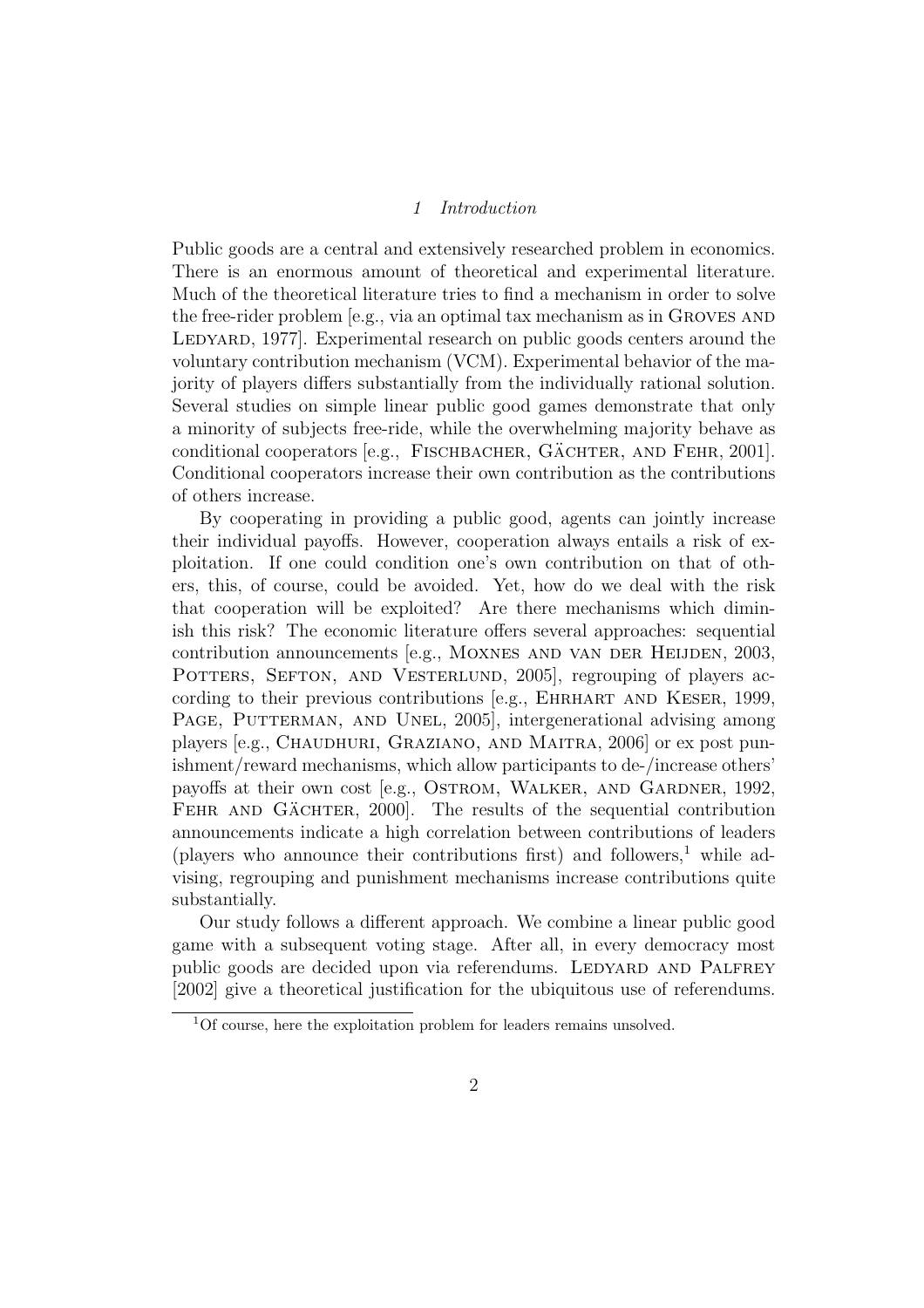They prove that under certain conditions the performance of an interim efficient<sup>2</sup> public good mechanism can be approximated by referendums. A broad empirical literature has examined the various aspects of referendums for the allocation of public resources [e.g., Romer, Rosenthal, and Munley, 1992]. While in most cases referendums are held with a limited number of elected representatives, special interest has been directed towards the cases in which referendums are held with the entire electorate [on the level of municipalities as the most prominent example in Switzerland, see Frey, 1994]. Indeed, empirical studies provide evidence that public good provision is more efficient in direct democracies [e.g., POMMEREHNE, 1978, FELD AND MATsusaka, 2003].

There are several ways referendums can be implemented in public good game experiments. Generally, one can distinguish between ex ante, ex interim, and ex post voting mechanisms. Ex post voting mechanisms allow participants to decide upon the structure of the public good game in the consecutive period, for example, by voting to ostracize a particular player [e.g., Masclet, Noussair, Tucker, and Villeval, 2003, Cinyabuguma, Page, AND PUTTERMAN,  $2005$ <sup>3</sup>. Ex ante voting refers to mechanisms which, e.g. allow group members to decide about the introduction of a fee mechanism before they determine their contributions  $[e.g., FELD AND TYRAN, 2002]$ . This survey, however, concentrates on ex interim voting. Here, players decide on the provision of a public good after they have contributed. If the voting mechanism rejects provision, contributions are reimbursed. Based on the particular decision rule, the ex interim mechanism allows us to manipulate the risk of exploitation.

So far there has been little research on ex interim voting in public good provision. The authors of this study are only aware of the survey by Banks, PLOTT, AND PORTER [1988]. They (among others) compare the performance of a VCM with a VCM with posterior unanimity voting. Subjects either play a public good game by only deciding how much to contribute, or by first deciding upon their contribution before voting on whether, with the given and known contributions, the public good should actually be provided. Only if all vote for the installation is the public good finally paid to the players. The experiments find that, while contributions in the referendum

 ${}^{2}$ For a definition of interim efficiency in public goods, see LEDYARD AND PALFREY [1999].

<sup>&</sup>lt;sup>3</sup>For a theoretical model applying ostracism, see HIRSHLEIFER AND RASMUSEN [1989].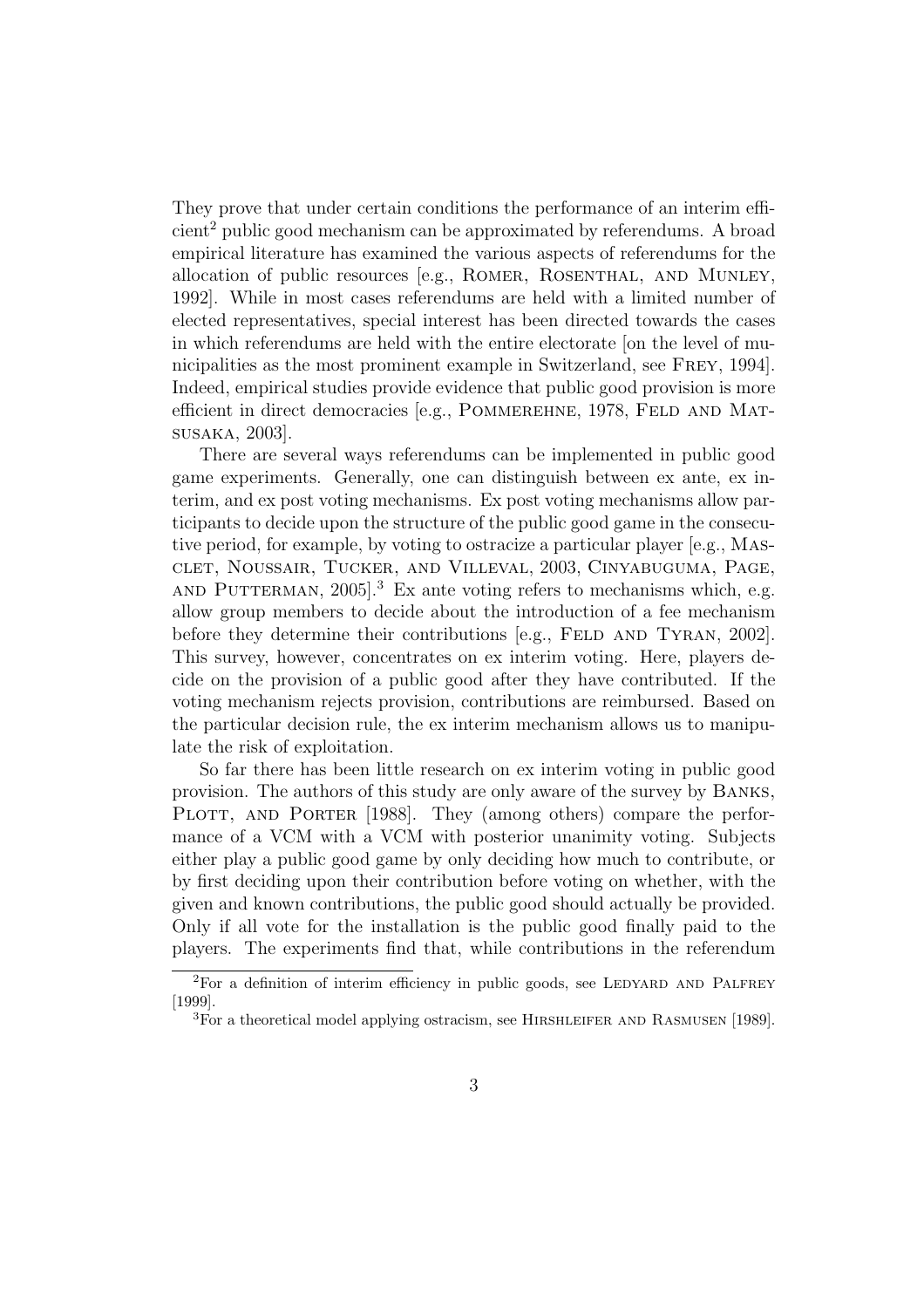treatment are higher, over all efficiency decreases as the unanimity mechanism leads to many rejections. Although there are cases in the real world with an unanimity voting rule, the most prominent case is that of majority voting. This is why, in this survey we compare the efficiency of a majority to that of a unanimity referendum.

In a very stylized form this is related to a recent discussion concerning the modus operandi of the European Union. Since it's enlargement to 25 member states, there is an intensive discussion as how to change the rules for decision finding in order to cope with the increased number of members [see, e.g., Schimmelfennig and Sedelmeier, 2002]. In the past many decisions could only be made unanimously. Since it's enlargement from 16 to 25 members, it is now argued that the EU will be unable to make decisions on important issues. It is thus argued that the majority rule should be applied to several topics and problems. An important question albeit one that is often ignored in this context is which method leads to better decisions.

Obviously, a union of nations is a much more complicated thing than a simple public good game. However, in a very stylized way, the purpose of a union is to jointly create a public good. States coordinate in order to create a common market, a monetary union or else because they at least think that this benefits all of them. But how do they contribute to this common good? Besides monetary payments, member states pay by political effort, by giving up sovereignty and by allowing economic powers to be shifted.

Another very recent example is the effort by members of the United Nations to create a military force in order to supervise the truce in the Democratic Republic of the Kongo during the coming elections. In this case, member states first name the size of their contingent before voting unanimously on whether this is sufficient to actually justify engaging in that war torn region.

In this study we introduce a standard model for a public good game with voluntary contribution levels but ex interim voting in which these is complete information on whether the public good is actually being provided. We compare unanimity and majority voting to a baseline treatment with automatic provision. If the provision of the good is rejected, contributions are reimbursed, yet a small fee is extracted as a transaction fee. We test our model of public good provision in a series of laboratory experiments where subjects repeatedly play our game for a finite number of periods. Although there are many aspects which may affect the efficiency of the two voting mechanisms in this context, we, for now, abstain from introducing more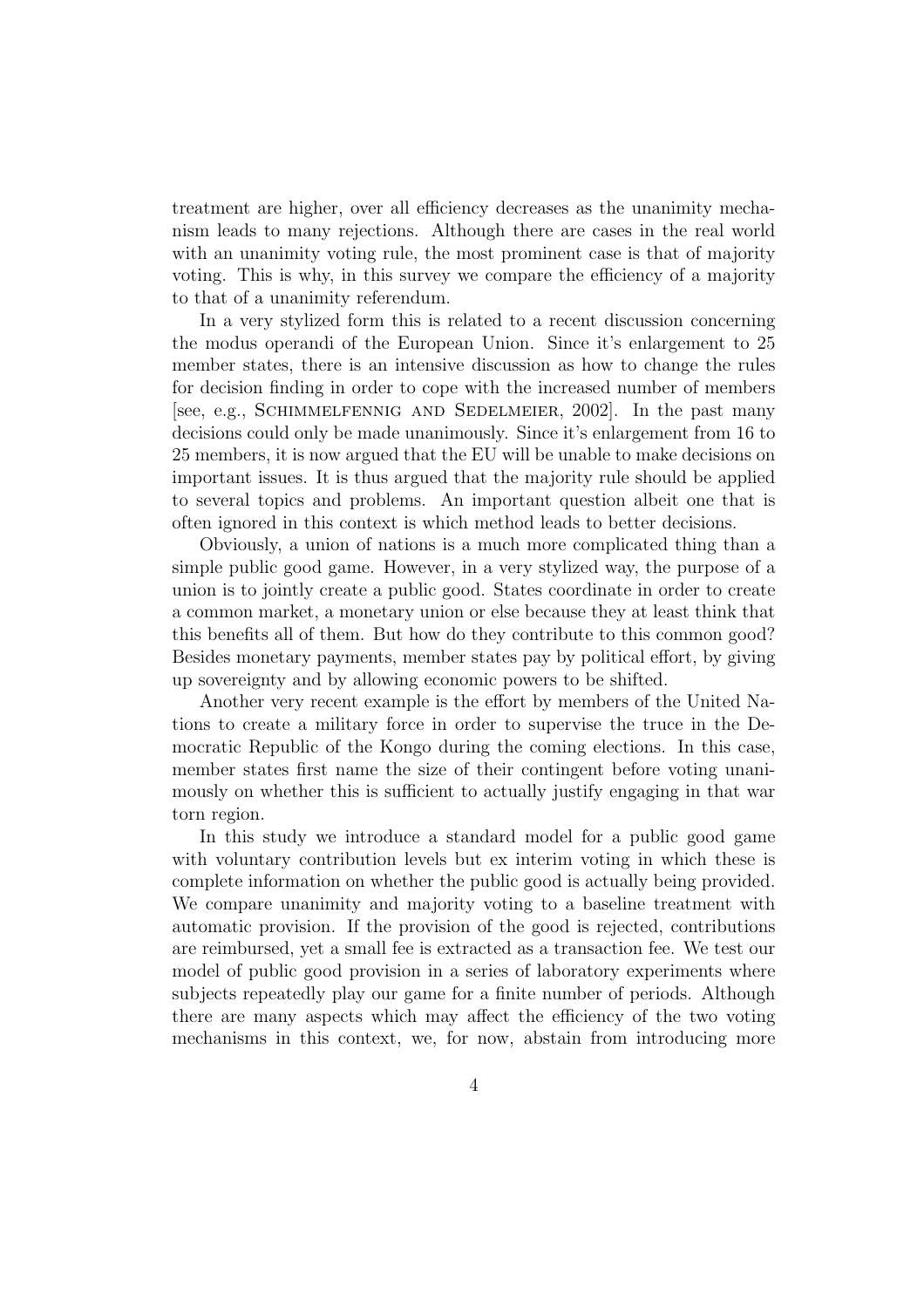than our single treatment, the voting mechanism.

This paper is organized as follows: In Section 2 we introduce the model. Furthermore, we elaborate hypotheses for players' behavior and discuss counterarguments. Section 3 reports the experimental design, Section 4 the results of the laboratory experiments, and Section 5 concludes the paper with a discussion of the findings.

# 2 Public Good Game with Ex Interim Voting

In the following we introduce our public goods model. By and large we reduce the public goods problem to what we view as its most important aspects. More specifically, for example, we neither introduce different contribution costs nor non constant (decreasing) marginal productivity of the public good [e.g., as in Smith, 1980]. We rather rely on the most simple model as, for example, analyzed by ISAAC, MCCUE, AND PLOTT [1985]. We also keep the voting stage as simple as possible by using equal voting weights.

#### 2.1 The Game

We define a simple *n*-person linear public good game. More specifically, there are  $n \geq 2$  players, each of whom can contribute to a linear public good. Each player i receives an initial endowment of  $e_i > 0$ . We denote player i's contribution to the public good by  $g_i$   $(0 \le g_i \le e_i)$  and the sum of contributions of all players by G. Further, the marginal rate of per capita return of the public good, denoted as  $\alpha \left( \frac{1}{n} < \alpha < 1 \right)$ , is identical for all players. After each player determines his contribution, she is informed about the contributions by others and decides on her vote<sup>4</sup>  $\varphi_i$  such that

(1) 
$$
\varphi_i = \begin{cases} 1 & \text{if player } i \text{ votes for the public good,} \\ 0 & \text{otherwise.} \end{cases}
$$

Whether the public good is provided after the vote depends on the voting mechanism. The voting operator  $\Phi$  is defined as a function of the set of all

<sup>4</sup>Of course, one may argue that only those players should be allowed to vote who contributed. However, players perhaps do not want the good to be provided, so they do not contribute and, furthermore, veto the provision.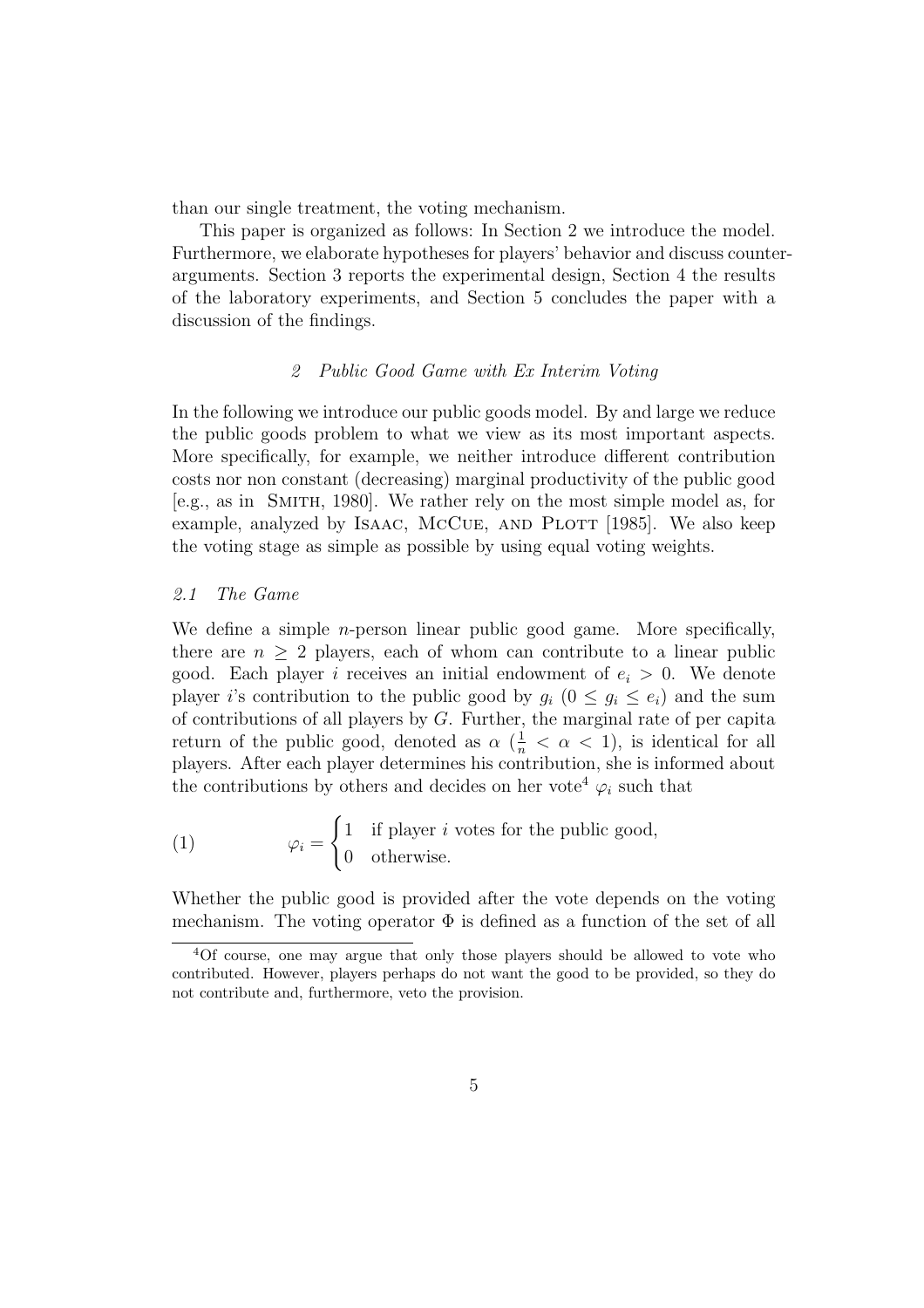votes  $\varphi = {\varphi_1, \varphi_2, \ldots, \varphi_n}$  as

(2) 
$$
\Phi(\varphi) = \begin{cases} 1 & \text{if the public good is provided,} \\ 0 & \text{otherwise.} \end{cases}
$$

We introduce a fee  $f$ , which has to be paid by those who promised a positive contribution if the public good is not provided. Thus, in conflict only those who wished to contribute have to pay it. One could think of this fee as transaction or opportunity costs, for example, in the sense of lost interest. Alternatively, fee f represents the costs of conflict that only concern those who intended to create a public good  $(q_i > 0)$  in the first place. More specifically, if the public good is rejected, all players who contributed have to pay the same fee, which, however, never exceeds their contribution  $(f \leq g_i \ \forall i)$ ; that is, f equals the smallest possible positive contribution,  $f = \min_k \{g_k | 0 < g_k \leq e_k\}.$  Of course, the fee is common knowledge at the beginning of the game.

Therefore, defining  $\delta_i = \text{sign}(g_i)$ , player i's payoff equals

(3) 
$$
\pi_i = e_i + \Phi(\alpha G - g_i) - (1 - \Phi)\delta_i f.
$$

We compare two voting mechanisms: unanimity voting versus majority voting. The unanimity voting mechanism is defined as follows

(4) 
$$
\Phi(\varphi) = \begin{cases} 1 & \text{if } \sum_{i=0}^{n} \varphi_i = n, \\ 0 & \text{otherwise,} \end{cases}
$$

whereas for the second mechanism we use the simple majority rule, i.e.

(5) 
$$
\Phi(\varphi) = \begin{cases} 1 & \text{if } \sum_{i=1}^{n} \varphi_i > \frac{n}{2}, \\ 0 & \text{otherwise.} \end{cases}
$$

Our equilibrium analysis concentrates on subgame perfectness. Clearly the voting stage has multiple equilibria. For example, assume that endowments are symmetric and everybody fully contributes. Under unanimity, as everybody profits from provision, acceptance by all then constitutes a strict equilibrium. However, also rejection by two or more constitutes a voting equilibrium, this time, however, only in weakly dominated strategies. There are, however, good reasons to exclude these equilibria in weakly dominated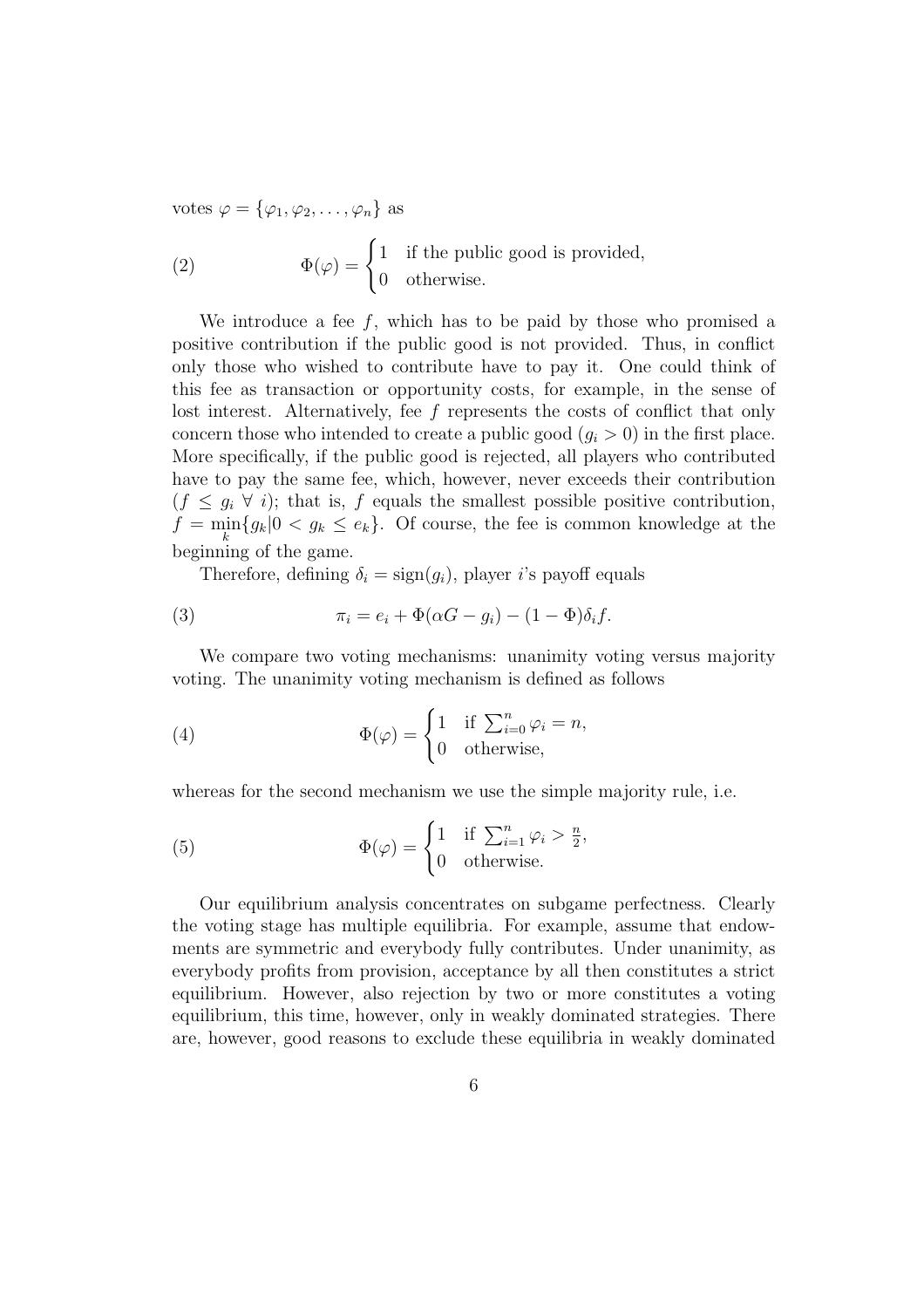strategies. As long as the game, as in our experiment, is not played in an environment with an infinite horizon the most obvious ones are the weak incentives and the inherent coordination problems.

We implicitly exclude these equilibria in weakly dominated strategies by assuming that subjects vote "sincerely". That is, we assume that subjects always vote for (against) provision if they earn more (or less) if the public good is provided than if it is not. We, furthermore, assume that subjects vote for provision if indifferent. Subsequently and due to fee  $f$ , provision in the remaining subgame perfect equilibrium of the game is not different from that of the standard game (for a proof, see Appendix 6).

Proposition 1 Assuming "sincere" voting behavior, equilibrium provision of all agents equals zero, independent of the voting mechanism.

Note that, (independently of our "sincere" voting assumption) without fee  $f$ , our game would allow for equilibria with different contribution profiles. Here, two or more maximum contributers with equal contributions were indifferent between provision and reimbursement.

#### 2.2 Hypotheses

There exists overwhelming evidence from both one-shot and repeated experiments of the public goods games that the subgame perfect equilibrium rather poorly describes the behavior. Therefore, it seems plausible that we cannot verify Proposition 1 by experimental data. Rather, we have to consider positive contributions even in the finitely repeated game. The voting mechanism subsequent to the contribution decision can be see as an insurance against others' free-riding. Apparently, under unanimity there is no risk of exploitation by (partial) free riders since a single veto suffices to avoid provision.

Under majority voting, the insurance effect is lower than under unanimity. There is a potential exploitation of a minority. Consequently, one might expect that contributions would tend to be lower under majority voting than under unanimity. Nonetheless, contributions under majority voting are higher than in a public good game without any voting mechanism.

This conclusion can also be drawn by allowing for imperfect expectations in combination with reasoning of a limited depth. In saying that reasoning is of a limited depth we mean that subjects only adjust their own contribution by playing best reply with respect to their imperfect expectations. Given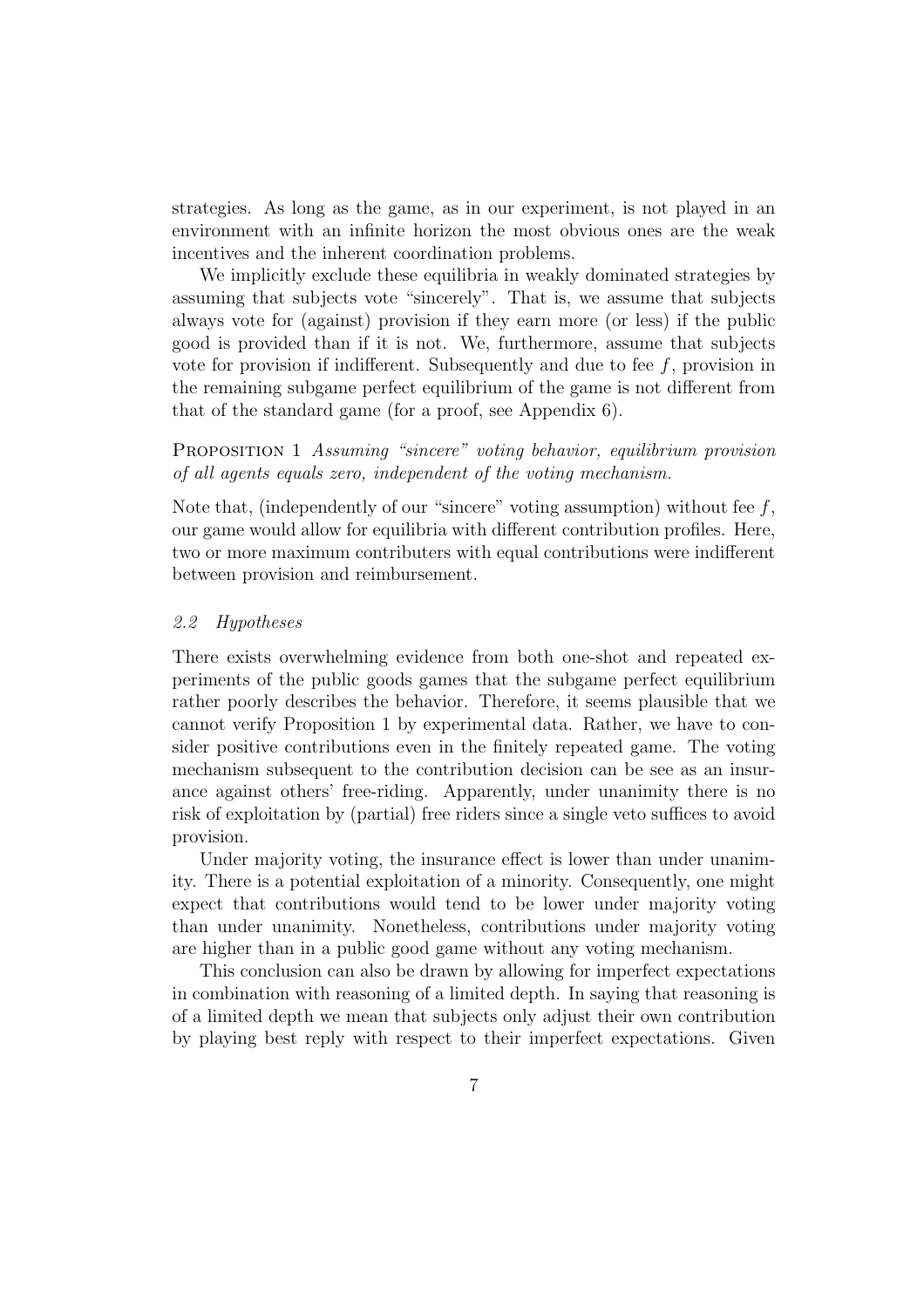the same initial expectations<sup>5</sup> concerning the set of contributions by all the participants expect for oneself, the contribution of the highest contributer – who must be held indifferent according to one's own best reply function  $-$  is under the majority mechanism, at most as high as under unanimity. Consequently, one's own best reply under unanimity must be at least as high as under majority voting.<sup>6</sup> If there is no voting mechanism at all, the free riding incentive is much higher, as it is dominant to always contribute nothing. We summarize these regularities in the following behavioral hypothesis:

Hypothesis 1 Under the unanimity voting mechanism, contributions are not smaller than under the majority rule, where, in turn contributions are not smaller than in the same public good game in which there is automatic provision but no voting mechanism.

Considering the observations already made by BANKS ET AL. [1988], we expect that for the same contribution behavior, unanimity voting is more likely than majority voting to end in rejection of provision. Consequently, an increased risk of exploitation is accompanied by an increase in the acceptance of exploitation as well.

# Hypothesis 2 Given the same contribution behavior, provision occurs more often under majority voting than under unanimity.

Of course, the question now arises as to which mechanism is more efficient. Given the two previous hypotheses, it is hardly possible to make a statement concerning the overall effect. However, given the instability of minimum agreeing coalitions, coordination under majority voting is much more difficult, suggesting:

Hypothesis 3 Overall efficiency is higher under unanimity than under majority voting.

# 3 Experimental Design

As already mentioned, there are several aspects in a public good game with ex interim voting which may affect behavior and thus the efficiency of the

<sup>&</sup>lt;sup>5</sup>Behaviorally one can think of the initial expectations as a subjective idea about what each subject would see as an 'ideal' contribution.

 ${}^{6}$ See equations (A4) and (A7) in the appendix.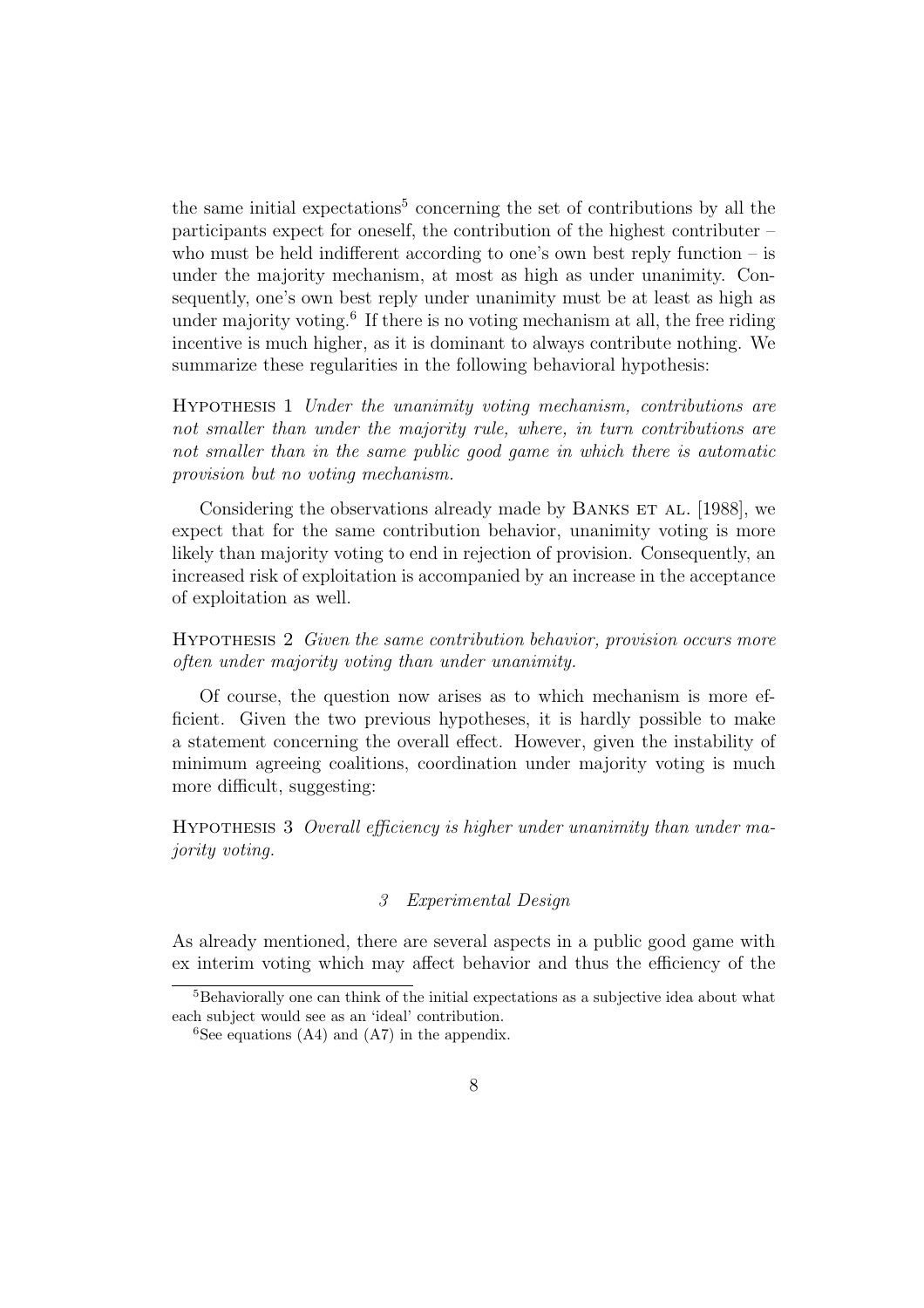voluntary public good provision. Besides the voting mechanism itself, the number of subjects, the possibility of communication (or the number of possible coordination stages), as well as asymmetries in endowments, the costs of provision, the marginal productivity of the good or voting weights, may influence the overall outcome. For now, we ignore such aspects and compare behavior with the following very simple design.

Our only treatment variable is the voting rule whose three conditions – unanimity (UN), majority (MA) and no referendum, that is, automatic provision  $(NO)$  – are compared between subjects. Thus, each subject only plays one of the three treatment conditions. The reason for this choice is straight forward. Public good games are known for their restart effects. Thus, comparing three treatment conditions within subjects would require that all six possible sequences be tested.

As in many other public good experiments, subjects repeat the game they play ten times with the same group members before being matched to new groups using a perfect-stranger design and playing again 10 rounds.

Subjects were first handed general instructions describing in detail a public good game without any referendum. Then they had to answer a control questionnaire, which was designed to make subjects more acquainted with the game. Subjects who could not answer the questionnaire correctly were excluded from the remaining experiment. Only then were subjects given instructions describing the entire game, including the voting stages. Except for one small paragraph, these instructions were identical for all three treatment conditions. All instructions were read aloud.<sup>7</sup>

In the computerized experiment itself, in each period players first chose their intended contribution to the public good. Thereafter they were informed about the contributions of each other group member and about each subject's payoff, once in case of the provision of the public good and once in case the contributions are reimbursed.<sup>8</sup> Then they were asked to vote for or against the provision of the public good. Finally players were informed about the results of the voting stage and their resulting earnings in that period.

In detail, our groups consisted of  $n = 5$  subjects, who each could at most invest their entire endowment of  $e = 20$ . Only integer contributions were allowed. The marginal per capita return of the public good was  $\alpha = 0.4$  since

<sup>&</sup>lt;sup>7</sup>For a translation of the instructions, see FISCHER AND NICKLISCH [2006]. Questionnaires, and experimental data are provided by the authors on request.

<sup>8</sup>Also in the NO treatment condition, subjects were informed about these two possible outcomes with a note stressing that reimbursement is only a hypothetical option.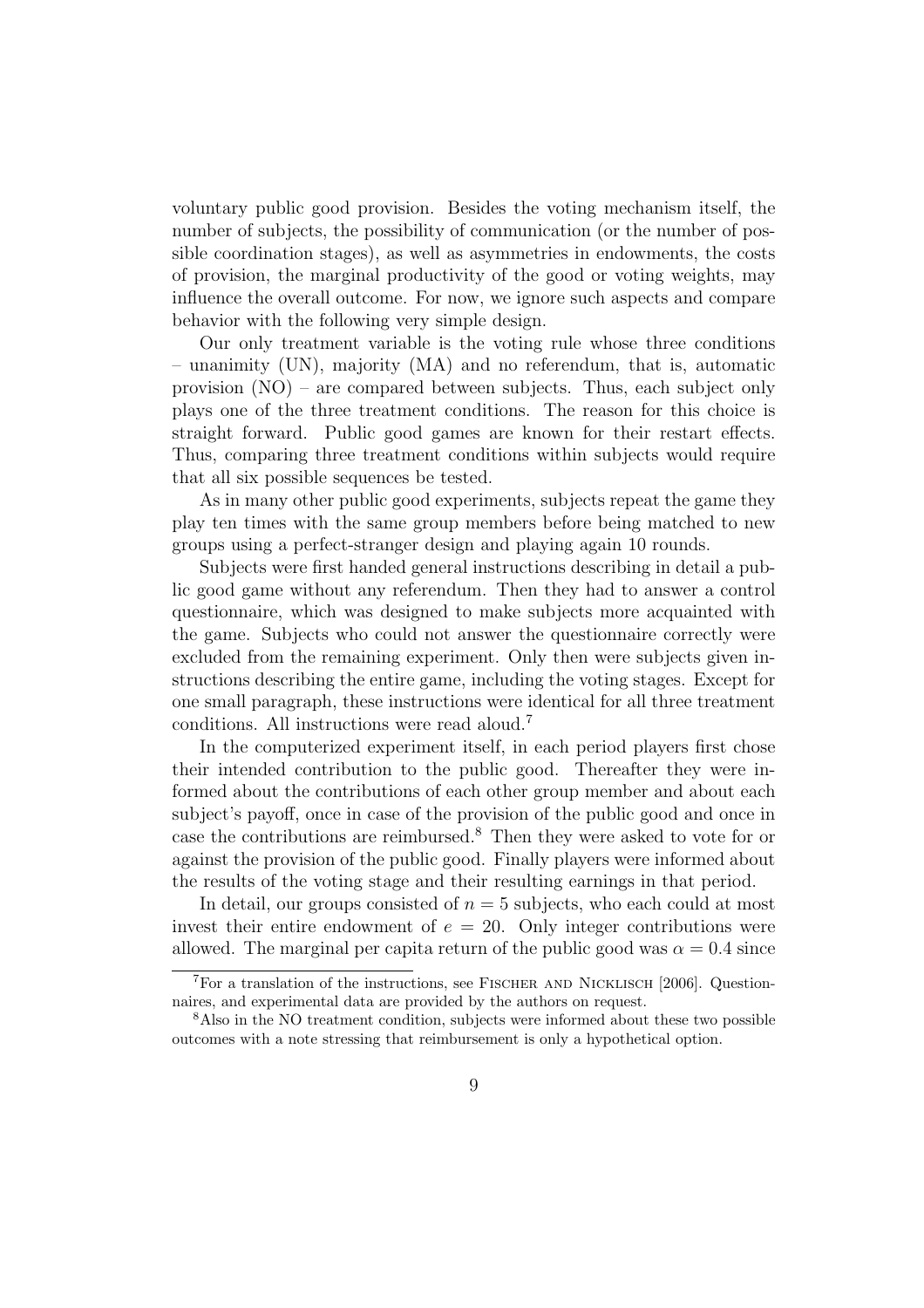this value is often found in the experimental literature about public goods and offers us the opportunity to compare our results with previous studies. Finally, the fee equalled the smallest possible positive contribution, that is  $f = 1$ . Total experimental payoffs were accumulated over periods. The only difference between the three treatment conditions was the rule applied to the manifested votes. Note that in the NO condition subjects also submitted a vote which was communicated to all group members, but had no effect on the final outcome. It is, however, of utmost importance also to let subjects vote and to make these votes public, as otherwise it would be impossible to compare NO with UN and MA.

# 4 Experimental Results

In total, 4 sessions for each of the three treatment conditions with 25 subjects each were conducted in the experimental laboratory of the Max Planck Institute of Economics in Jena. Subjects were students of various fields recruited from Friedrich Schiller University Jena, of which about 38% had never participated in an experiment at the experimental laboratory in Jena before. Experiments were computerized using zTree software [FISCHBACHER, 1999], and recruitment was organized by the software package ORSEE [GREINER, 2004]. No subject participated in more than one session; average earnings were 9.11 Euro (with a standard deviation of 1.36); and sessions lasted approximately 75 minutes (including admission and payment).

For the first ten periods ("subsession 1") we have 20 independent group observations for each treatment condition. After the restart (period 11 to 20, "subsession 2") strict statistical analysis would require taking an entire session as one independent matching group observation. That would leave us with four observations per treatment condition. However, in the following analysis, we will neglect the possibility that dependence resulting from interaction in subsession 1 carries over to a dependency of not interacting subjects in subsession 2. Thus, we assume for subsession 2 that each (newly matched) group constitutes an independent matching group.

#### 4.1 Contributions

First we analyze the average contributions to the public good, which are plotted separately for each treatment condition over the course of the experiment in Figure 1. In the first period, average contributions are almost the same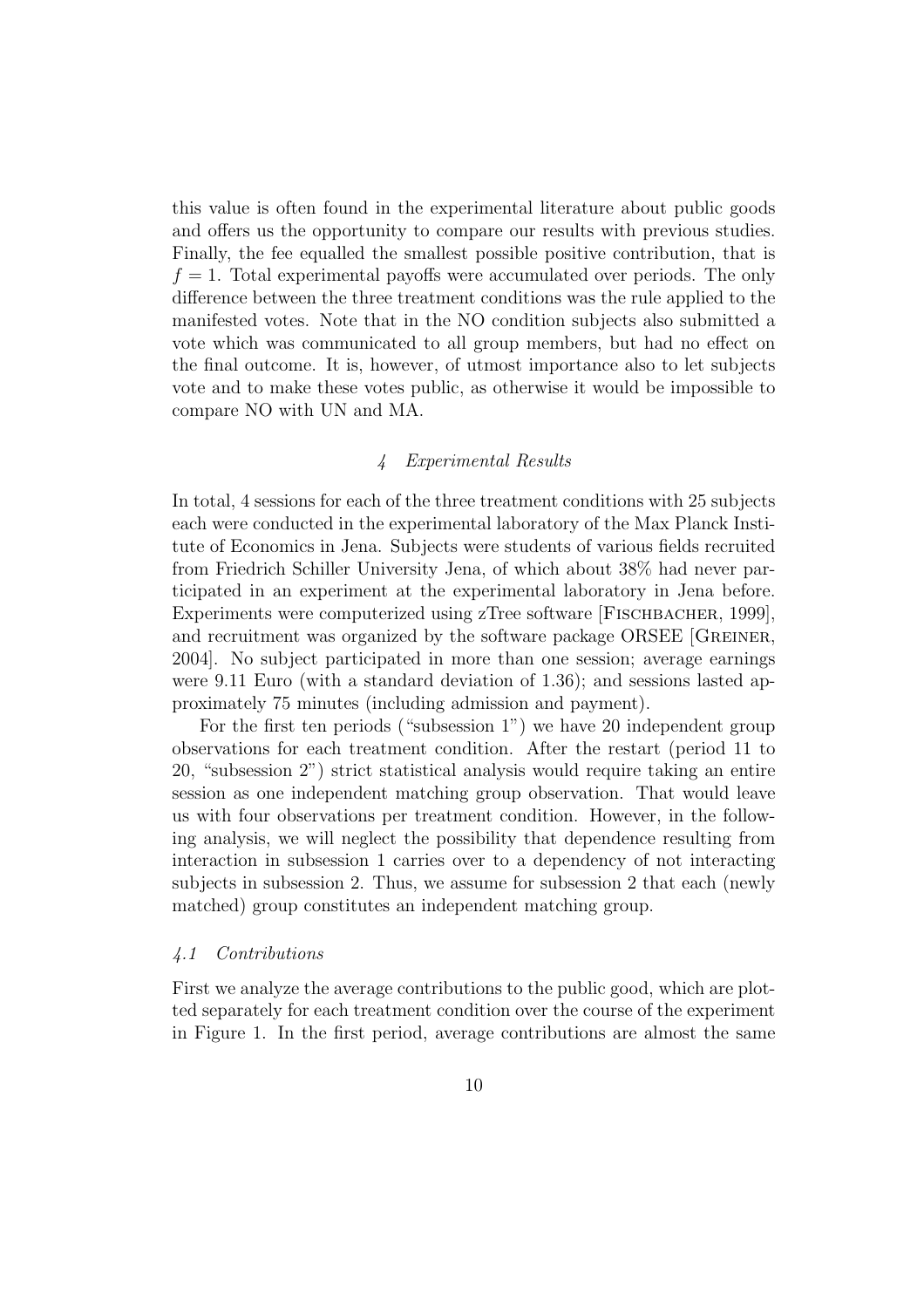in all conditions. Average contributions in the UN condition, however, are the highest throughout. This observation is supported by a Wilcoxon signed rank test,<sup>9</sup> which finds that except for periods 1, 2 and 11, contributions under UN are significantly  $(\alpha < 5\%)^{10}$  higher than under MA. The same holds when one compares UN with NO. The only exception is that NO and UN, furthermore, do not differ significantly in period 15.

Although average contributions in the NO condition are higher than in the MA condition in almost every round, the existing differences are not significant.<sup>11</sup> Despite the wrong sign in the relation between NO and MA, we can thus not reject our behavioral Hypothesis 1.

OBSERVATION 1 In the unanimity  $(UN)$  referendum treatment condition, contributions are significantly higher than in both MA and NO. There is no significant difference in contributions between conditions MA and NO.



Figure 1: Average contributions over repetitions and treatments

For a more detailed analysis, we grouped individual contributions into classes of  $g_i = 0, 6 > g_i > 0, 11 > g_i > 5, 16 > g_i > 10,$  and  $g_i >$ 15. The most noteworthy observation this allows is that the frequency of very high contributions  $(q_i > 15)$  in the UN mechanism remains unchanged

<sup>9</sup>For the Wilcoxon signed rank test, only group averages are taken, thus assuming 20 independent observations.

<sup>&</sup>lt;sup>10</sup>If not mentioned otherwise, significance levels are set to  $\alpha < 5\%$  throughout.

 $11$ Note that except for period 19, the median contribution under NO is also higher than under the MA condition.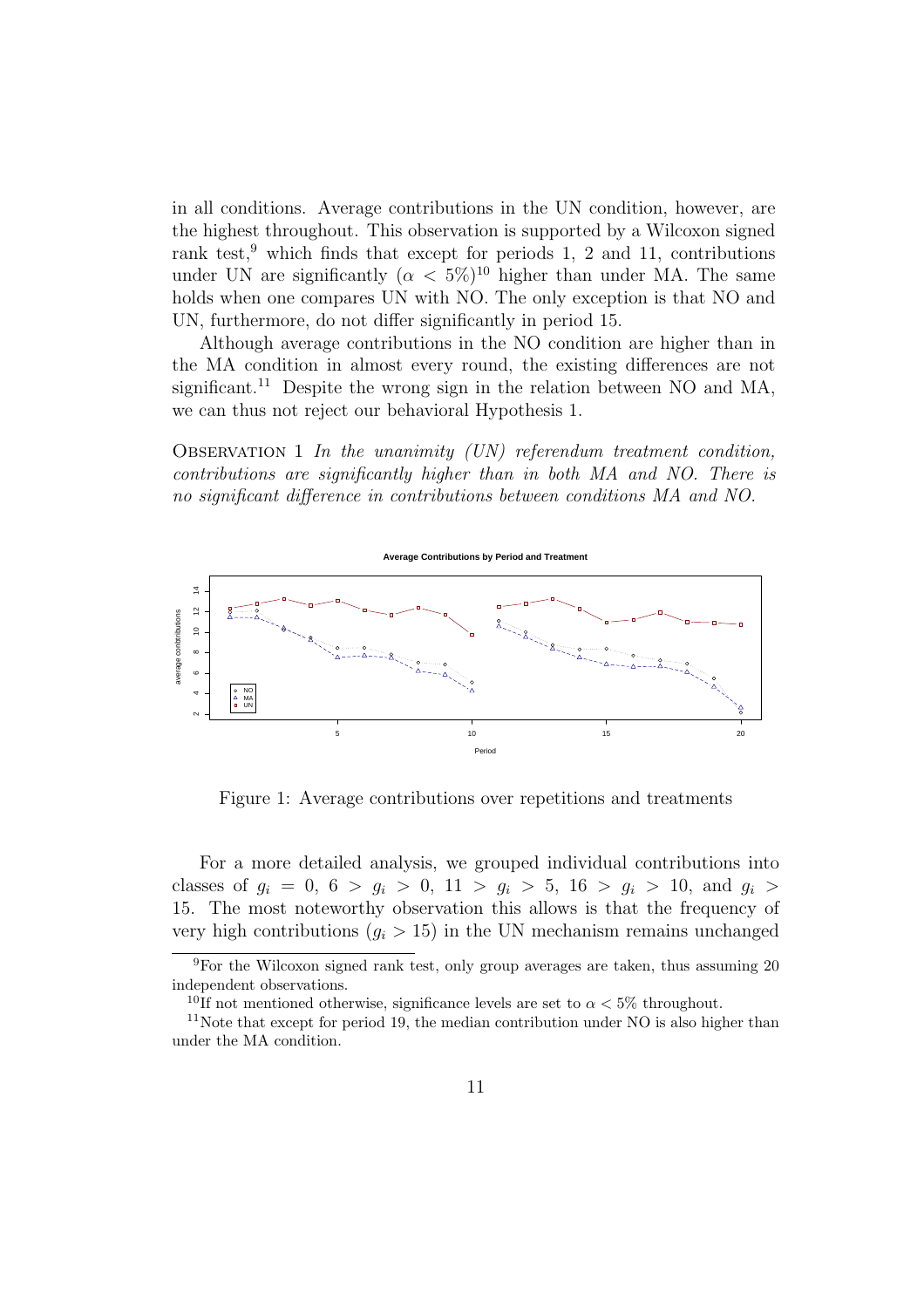throughout the experiment. Moreover, with respect to contributions, we can hardly identify an end game effect under the UN condition. In the other two treatment conditions, one can see that the most important source for a decrease in average contributions is the enormous increase in free riders  $(q_i = 0)$ . While the frequency of intermediate contributions hardly change, the frequency of very high contributions decreases greatly.

#### 4.2 Voting Results

Figure 2 shows the average rate of yes votes over the course of the experiments. The graph shows that the rate of yes votes is almost identical for conditions MA and UN. Condition NO, however, has on average a smaller rate of yes votes throughout the experiment, with the difference becoming larger over the course of the session. This observation is qualified by a Wilcoxon signed rank test.<sup>12</sup> The former finds that there are no significant differences between the rate of yes votes in MA and UN in every round. However, in the first subsession, average yes rates under NO are significantly smaller than under MA  $(UN)$  in 6 (4) of the 10 periods. The frequency of significantly smaller yes rates under NO increases after the restart, with 9 (8) if compared to MA (UN) in subsession 2.

Observation 2 The rate of yes votes are identical in conditions UN and MA. Only if voting is merely cheap talk (condition NO) do subjects vote significantly less often for the provision.

The same plot also shows the frequency of the outcome of the referendum for MA and UN. Although the rates of yes votes in conditions MA and UN differ only insignificantly, under MA the public good is provided significantly more often than under UN in every round.<sup>13</sup>

However, in order to test our Hypothesis 2 we need to control for contribution behavior. Table 1 reports the results of two different logit regressions on the outcome of the voting stages per matching group and period  $\Phi_{m,t}$ . More specifically the two logit estimations only use data from the UN and MA sessions, and the following mean function is assumed

(6) 
$$
\logit^{-1}(\text{Prob}(\Phi_{m,t} = 1)) = \mathbf{x}'_{m,1}\beta + \varsigma_m,
$$

<sup>12</sup>Again, the test is based on group averages as independent observations.  $13\chi^2$  test of homogeneity.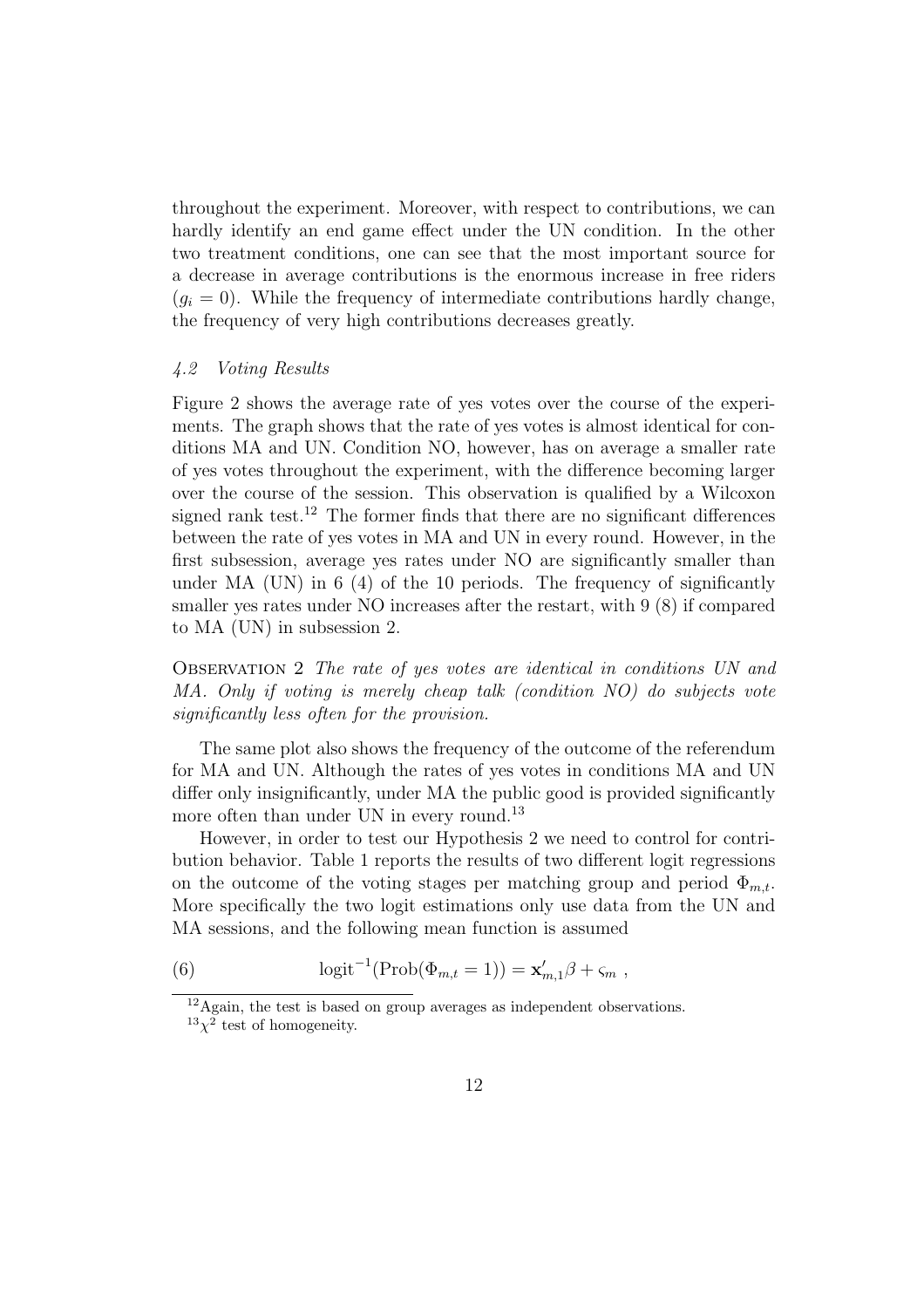

Figure 2: Average voting behavior

where  $\text{Prob}(\Phi_{m,t} = 1)$  stands for the latent probability that voting at period t in matching group m results in provision,  $\mathbf{x}_m$  for the matrix of regressors,  $\beta$ for the vector of (true) coefficients and  $\varsigma_m$  for an unobserved random group effect.<sup>14</sup> In the first model (denoted as i.) in Table 1, contribution behavior is controlled for by the inclusion of the sum  $(G)$ , variance (var), minimum (min) and maximum (max) of all contributions in group  $m$  at period  $t$ . Most importantly, the regression result on the treatment dummy  $D_{UN}$  indicates:

Observation 3 Given the same contribution behavior, unanimity voting (UN) is significantly less likely to end in provision than majority voting (MA).

While the increase in the log likelihood is substantial, the relatively high standard deviation of the random effect indicates substantial heterogeneity between groups.<sup>15</sup>

However, there are more significant differences between treatment conditions which show up in the model ii. of Table  $1<sup>16</sup>$  In contrast to model

<sup>&</sup>lt;sup>14</sup>The usual assumptions concerning the random effects apply.

 $15$ Note that, due to identification problems resulting from the between subjects design, no fixed effects estimation of the combined data is possible. Thus, in order to test whether random effects are applicable, separate fixed and random effects estimations for MA and UN were made and compared in Hausman tests. The null hypothesis that there are no significant differences can not be rejected in both cases (UN: p-value=0.073, MA: pvalue=0.095), thus allowing us to assume strict exogeneity of the unobserved effects.

<sup>&</sup>lt;sup>16</sup>According to the Akaike criterion and the Schwartz criterion, this model explains best the outcomes of the voting stages.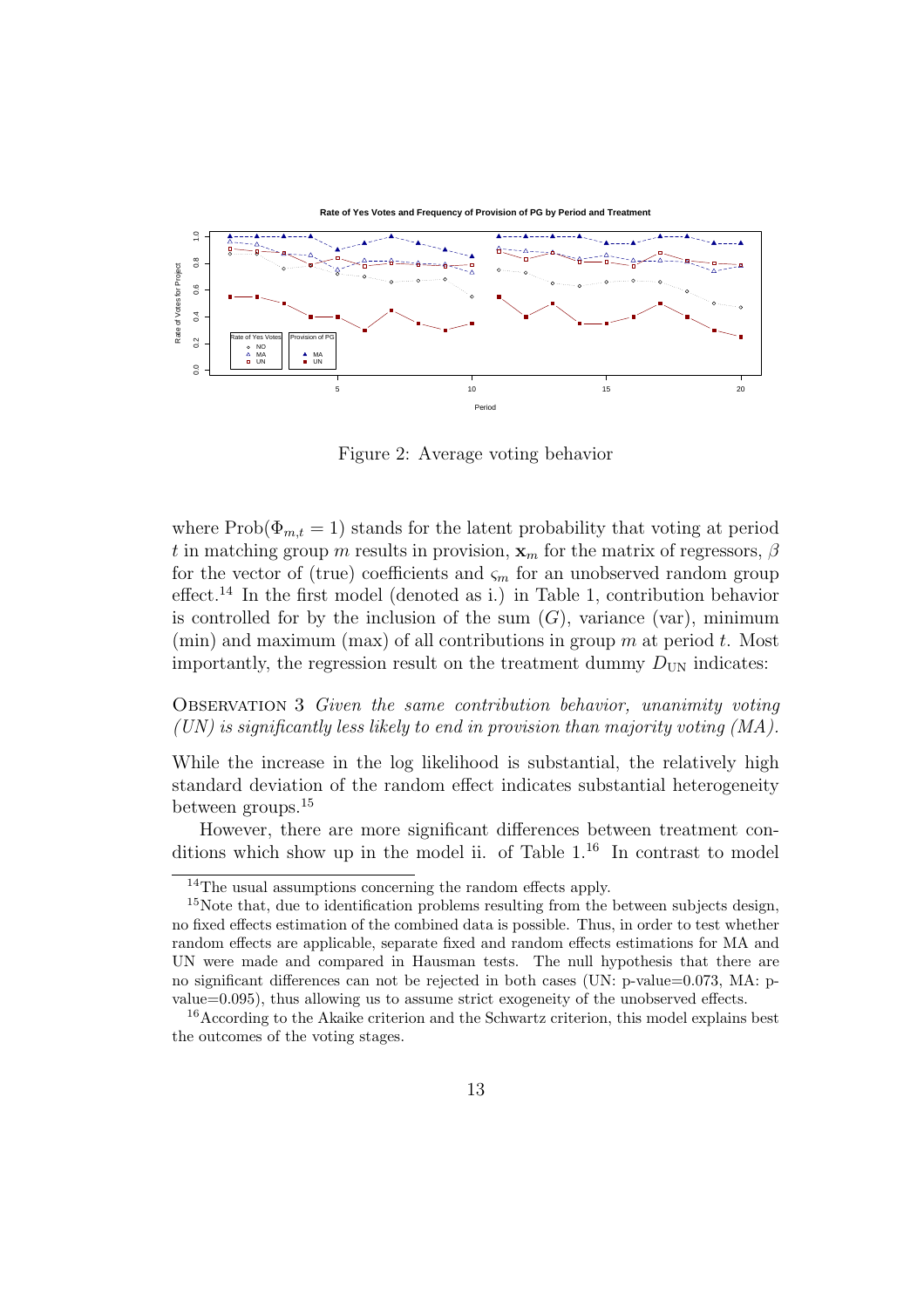|                                                     | i.                | ii.                                                        |
|-----------------------------------------------------|-------------------|------------------------------------------------------------|
| constant                                            | $2.961**$ (0.69)  | 1.421(0.76)                                                |
| $D_{\text{UN}}$                                     | $-8.273**$ (0.92) | $-4.989**$ $(1.38)$                                        |
| $G_{m,t}$                                           | $0.078**$ (0.02)  | $-0.042(0.04)$                                             |
| $D_{\text{UN}}G_{m,t}$                              |                   | $0.190**$ (0.05)                                           |
| $var(\mathbf{g}_{m,t})$                             | $-0.022(0.02)$    | $-0.031**$ (0.01)                                          |
| $\min(\mathbf{g}_{m,t})$                            | $0.158$ $(0.10)$  |                                                            |
| $\max(\mathbf{g}_{m,t})$                            | $-0.005$ $(0.09)$ | $0.505**$ (0.16)                                           |
| $D_{\text{UN}} \max(\mathbf{g}_{m,t})$              |                   | $-0.780**$ (0.18)                                          |
| $\log \mathcal{L}$                                  | $-182$            | $-172$                                                     |
| $\sigma_{\varsigma_m}$ ( $\sigma_{\text{resid.}}$ ) | 1.819(0.502)      | 2.015(0.552)                                               |
|                                                     |                   | NOTE: *: $n < 5\%$ **: $n < 1\%$ log C of pull model: -497 |

Table 1: Random Effect Logit of Voting Outcomes  $\Phi_{m,t}$  (MA and UN)

 $5\%$ , \*\*:  $p< 1\%$ .  $\log L$  of null model: -497 Standard errors in parentheses.

i., model ii. does not include the minimum contribution. However, in addition, it includes two interaction effects with the treatment dummy  $(D_{UN}G)$ and  $D_{\text{UN}}$  max). First observe that while in MA the likelihood of provision is largely invariant to the sum of contributions  $G$ , it is significantly increasing in  $G$  under UN.<sup>17</sup> Finally, whereas under MA overall acceptance is significantly increasing in the maximum contribution it is – albeit weakly – significantly<sup>18</sup> decreasing in max under UN.

These results illustrate the most important difference between the two voting mechanisms. Under MA voting, the maximum group contribution only increases the number of other players for whom provision is profitable and thus the likelihood that the maximum contributer will be exploited. Under unanimity, this is reversed since an increase in the maximum contribution increases the chance that the maximum contributer will prefer reimbursement and thus vetoes.

<sup>&</sup>lt;sup>17</sup>The combination of the coefficients for G and  $D_{UN}G$  remains significant (p $value < 0.001$ ).

<sup>&</sup>lt;sup>18</sup>At -0.275 the combined coefficient max $+D_{\text{UN}}$  max is significantly negative (p $value=0.018$ ).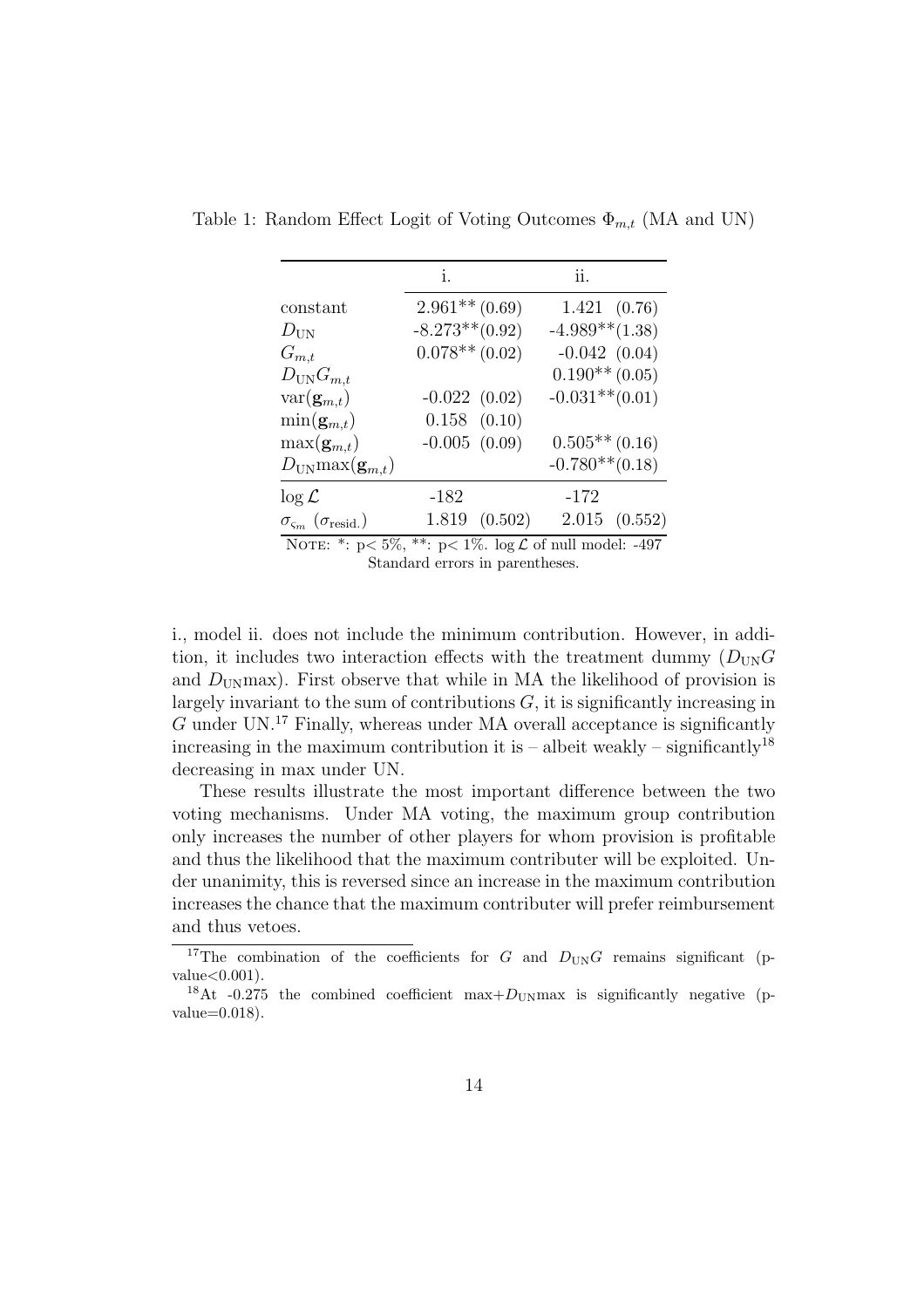| constant                                                                      | $0.498$ $(0.54)$  | $D_{\text{IIN}}$          | $0.669$ $(0.71)$  | $D_{\text{NO}}$               | $-1.060*(0.45)$   |  |
|-------------------------------------------------------------------------------|-------------------|---------------------------|-------------------|-------------------------------|-------------------|--|
| $g_{i,t}$                                                                     | $-0.421**$ (0.05) | $D_{\text{UN}}g_{i,t}$    | $0.164*$ (0.08)   | $D_{\text{NO}}g_{i,t}$        | $0.214**$ (0.06)  |  |
| $G_{m(i),t}$                                                                  | $0.148**$ (0.01)  | $D_{\text{UN}}G_{m(i),t}$ | $-0.058**$ (0.02) | $D_{\text{NO}}G_{m(i),t}$     | $-0.060**$ (0.02) |  |
| $s_{i,t}^+$                                                                   | $-0.015(0.98)$    | $D_{\text{UN}}s_{i,t}^+$  | $-8.858**$ (3.09) | $D_{\text{NO}}s_{i,t}^+$      | $-4.505**$ (1.52) |  |
| $s_{i,t}^-$                                                                   | 3.220(1.84)       | $D_{\text{UN}}s_{i,t}^-$  | $-1.862(4.00)$    | $D_{\text{NO}} s_{i,t}^-$     | $-5.700*(2.33)$   |  |
| $var(\mathbf{g}_{-i,t})$                                                      | $-0.015**(.002)$  | $D_{\max}$                | $-0.714**$ (0.17) | $D_{\text{yes}>\text{no}}$    | $2.542**$ (0.37)  |  |
| $D_{\rm restart}$                                                             | $-0.818**$ (0.23) | $\tau_m$                  | $-0.157**$ (0.03) | $D_{\mathrm{restart}} \tau_m$ | $0.082*$ (0.03)   |  |
| $\log \theta = 1570$ (Null model, $\log \theta = 9169$ ) = 1.199 =<br>0.1994E |                   |                           |                   |                               |                   |  |

Table 2: Random Effect Logit of Individual Voting Behavior  $\varphi_{i,t}$ 

 $\log \mathcal{L} = -1570$  (Null model:  $\log \mathcal{L} = -3163$ )  $\sigma_{\varsigma_i} = 1.123$ ,  $\sigma_{\rm{resid.}} = 0.12345$ 

NOTE: \*:  $p \leq 5\%$ , \*\*:  $p \leq 1\%$ . Standard errors in parentheses. Estimation of variance covariance matrix via 50 bootstraps. Interaction effects not included are neither significant nor contribute to the accuracy of the estimation.

#### 4.3 Voting Behavior

For a more elaborate analysis of the voting stage, we turn to the random effect logit estimation of individual voting behavior  $\varphi_{i,t}$ , listed in Table 2. Here the dependent  $\varphi_{i,t}$  equals one if subject i voted for provision in period t and is zero otherwise. The underlying assumptions are similar to those in the model of equation  $(6)$ . This time, however, the data is on the individual level, implying that the unobserved random effect is also based on each subject  $(\varsigma_i)$ ,<sup>19</sup> and the data of treatment condition NO is included in the analysis. In Table 2  $g_{i,t}$  stands for subject i's intended contribution to the public good at period t; variable  $G_{m(i),t}$  is the sum of contributions in matching group m (where i is a member) at t; var $(g_{-i,t})$  is the variance of all contributions in group m at t by members other than i; and  $D_{\text{max}}$  is a dummy indicating that i is the maximum contributer in his matching group.<sup>20</sup> Variable  $D_{\text{ves}\geq\text{no}}$  is a dummy indicating that, given the monetary incentives, the subject should prefer provision.

Again,  $D_{UN}$  ( $D_{NO}$ ) indicates the treatment dummy for treatment UN (NO). In order to test for effects of inequality aversion, we included variables indicating how a subject's contribution compares to those of the other group

<sup>&</sup>lt;sup>19</sup>The inclusion of a matching group effect outside the subject effect proved to be unnecessary (LR-test: p-value=0.213).

<sup>&</sup>lt;sup>20</sup>Note that the similarly defined variable  $D_{\min}$  was also tested, but proved to be insignificant.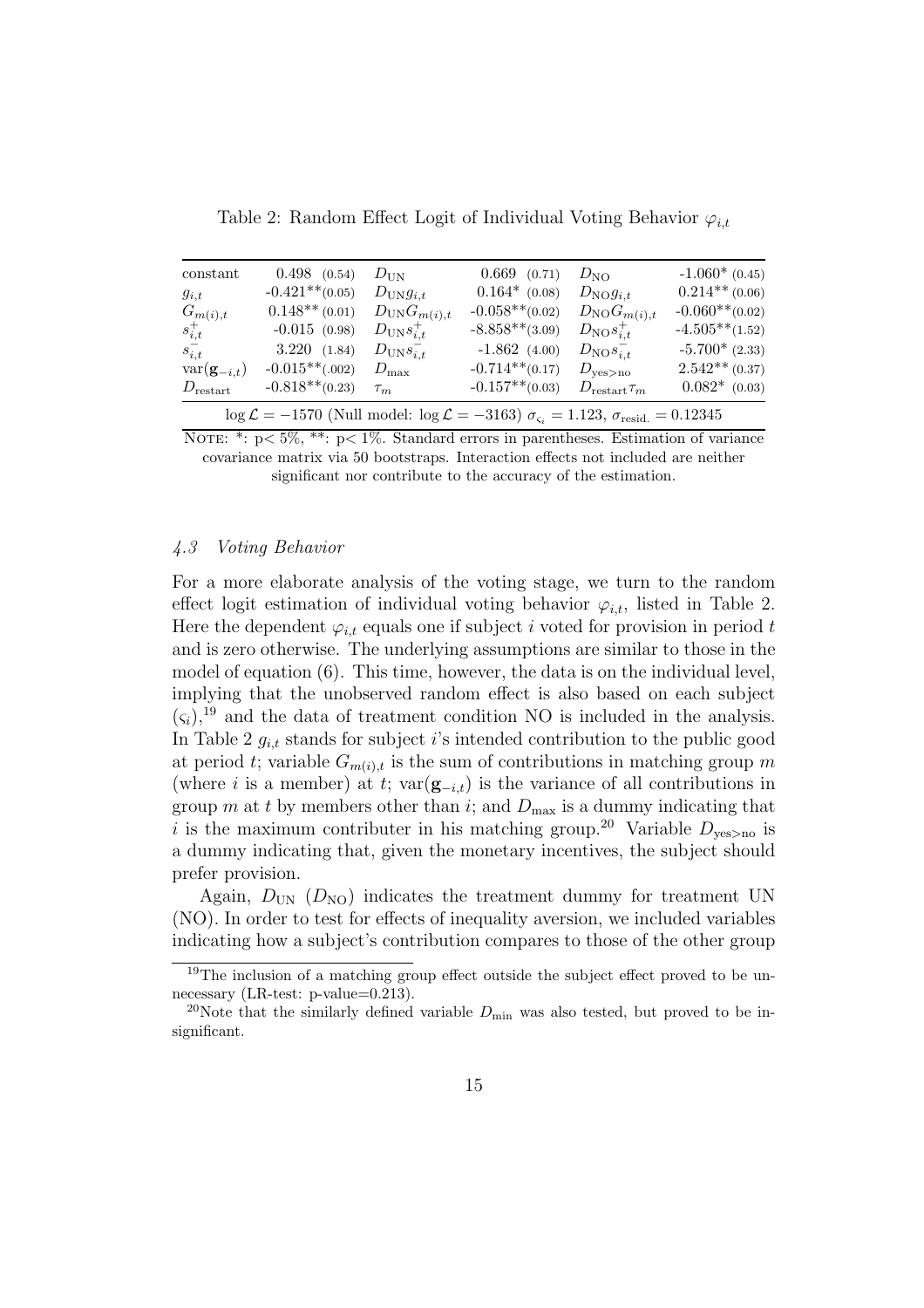members. We define  $s_{i,t} = |s_{i,t}/G_{m(i),t} - 1/n|$  if  $G_{m(i),t} > 0$  and  $s_{i,t} = 0$  otherwise. Further, we set dummy  $D_{q_i>q}$  to indicate that  $g_{i,t}$  is greater than the average contribution  $G_{m(i),t}/n$ . We can now measure inequality towards one's [dis]advantage by  $[s_{i,t}^+ = D_{g_i > \bar{g}} s_{i,t}] s_{i,t}^- = (1 - D_{g_i > \bar{g}}) s_{i,t}$ . Finally, we control for repetition effects via dummy  $D_{\text{restart}}$ , indicating periods 11 to 20 and  $\tau_m$ , indicating which repetition matching group m is playing  $(\tau_m \in \{1, \ldots, 10\})$ . Multiplicative combinations of variables indicate interaction effects. Note that interaction effects not included in Table 2 are not significant; nor do they contribute to the accuracy of the estimation.

Looking first at the constant and the treatment dummies, one can see that there is no significant difference in the overall tendency to vote for provision between MA and UN. However, if voting becomes cheap talk (NO), the general tendency to vote for provision is significantly smaller than in MA and UN. Turning to reactions to contribution behavior, note that although the size of the coefficients differ significantly between treatments, the signs of the total effects on  $g_{i,t}$  and  $G_{m(i),t}$  remain significantly (p-value  $0.001$ ) the same in all treatments. So, in all treatments, one's own contribution significantly decreases the tendency for yes votes while the sum of contributions significantly increases the tendency for yes votes. However, in treatments UN and NO, these reactions are significantly smaller than in treatment MA.

Not surprisingly, there are less yes votes with increasing heterogeneity in group contributions ( $var(g_{m,t})$ ) and if someone is the maximum contributer  $(D_{\text{max}})$ . Furthermore, if provision is optimal, subjects are more likely to vote for it.

As we could observe above, cooperativeness, as signaled by intended contributions decreases with the number of repetitions within one matching group. The same can be observed concerning the yes votes  $(\tau_m)$ . There is a similar negative shift after the restart  $(D_{retstart})$ . This shift is only mildly compensated for by a slight decrease in the reactivity to the number of repetitions ( $D_{\text{restart}}\tau_m$ ). Still, the overall reaction to the number of repetitions  $(\tau_m + D_{\text{restart}} \tau_m)$  remains significantly negative (p-value=0.004).

# Observation 4 The general tendency to vote for provision decreases with the number of repetitions. Directly after the restart, it increases again, albeit to a lower level than in the very first round.

Concerning inequality, there are again interesting differences. In the MA treatment, yes votes hardly react to inequality in contributions. Under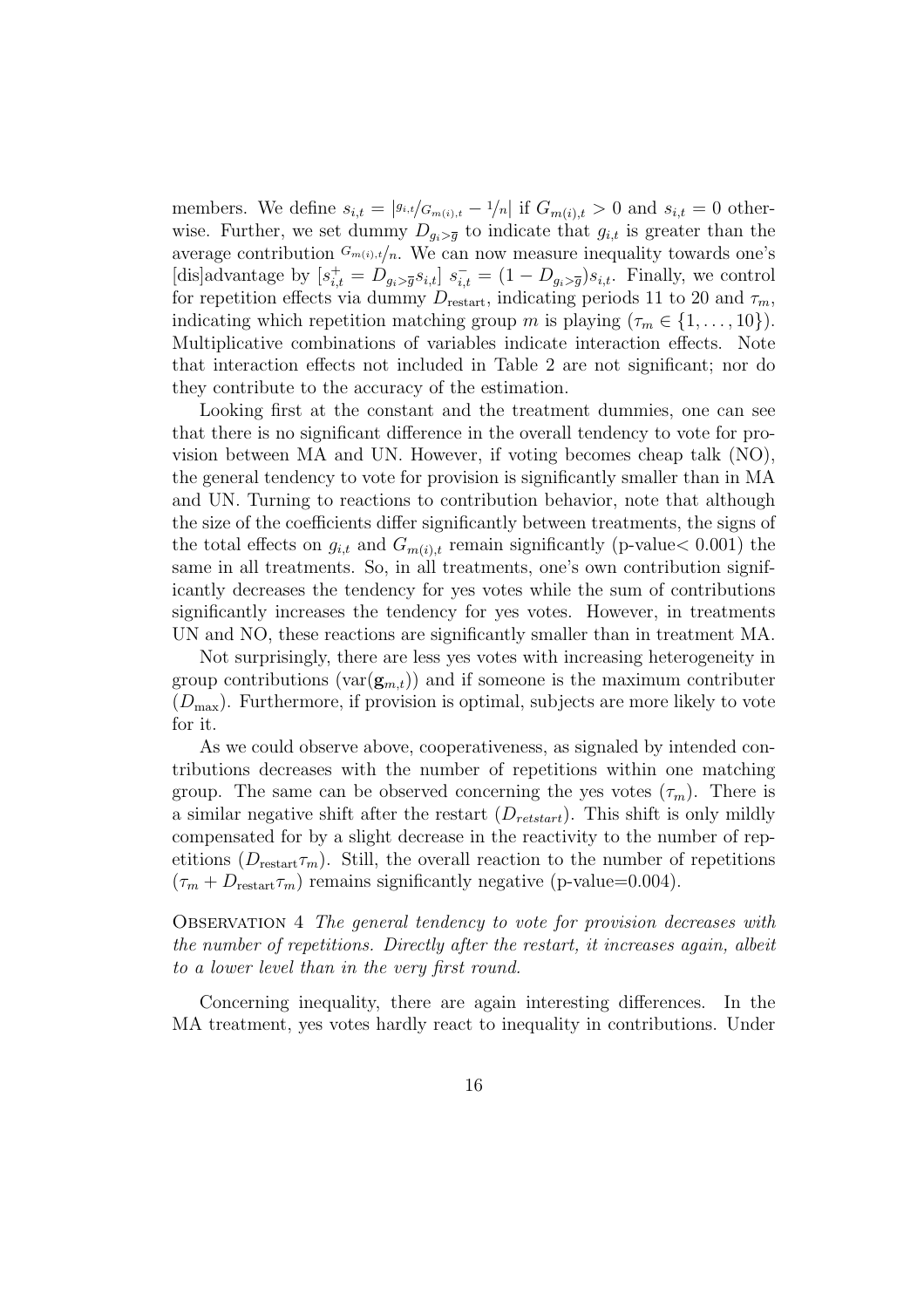unanimity, this changes tremendously. The more that someone contributed more than others and thus, the more unequal the payoffs are  $-$  to his disadvantage – the more likely someone will veto by not voting for provision  $(s_{i,t}^+ + D_{UN}s_{i,t}^+ = -8.873$  significant at p-value=0.003). On the other hand, inequality that is to one's advantage has no influence on voting behavior. Despite significant differences towards other treatments, qualitatively the same holds for the NO condition: Inequality that is to one's disadvantage results in significantly less yes votes (p-value $<0.001$ ). Although, in condition NO, the overall reaction to inequality that is to one's advantage is negative, with  $s_{i,t}^- + D_{\text{NO}} s_{i,t}^- = -2.475$ , this remains insignificant (p-value=0.088).

Observation 5 Inequality only significantly affects the acceptance of provision in treatments UN and NO, and here, only if it is to the decider's disadvantage. The highest effects can be observed if voting is merely cheap talk (NO).

In the theoretical analysis, we excluded certain voting equilibria in weakly dominated strategies by assuming "sincere" voting. Looking at actual voting behavior, this assumption appears reasonable. Over all periods, 88.3% and 89.5% voted "sincerely" in the two relevant voting conditions, MA and UN. The smallest frequency, of only 73.9%, can be observed in treatment NO. Opposed to any strategic argument in favor of these equilibria, the frequency of "sincere" votes is highest in the first periods of a subsession (98% in MA and UN).

# 4.4 Efficiency

So, which referendum design yields more efficient outcomes? There are several answers to Hypothesis 3. If we refer to cases in which the public good is provided, profits under unanimity voting are significantly higher than in any other voting mechanism, whereas under MA and NO they only differ insignificantly. Figure 3 plots in the first panel average profits for those cases where the public good is provided.

Observation 6 If the public good is finally provided, the majority voting mechanism (MA) yields no higher profits than automatic provision (NO). Under unanimity voting (UN), however, profits are significantly higher than with any other mechanism.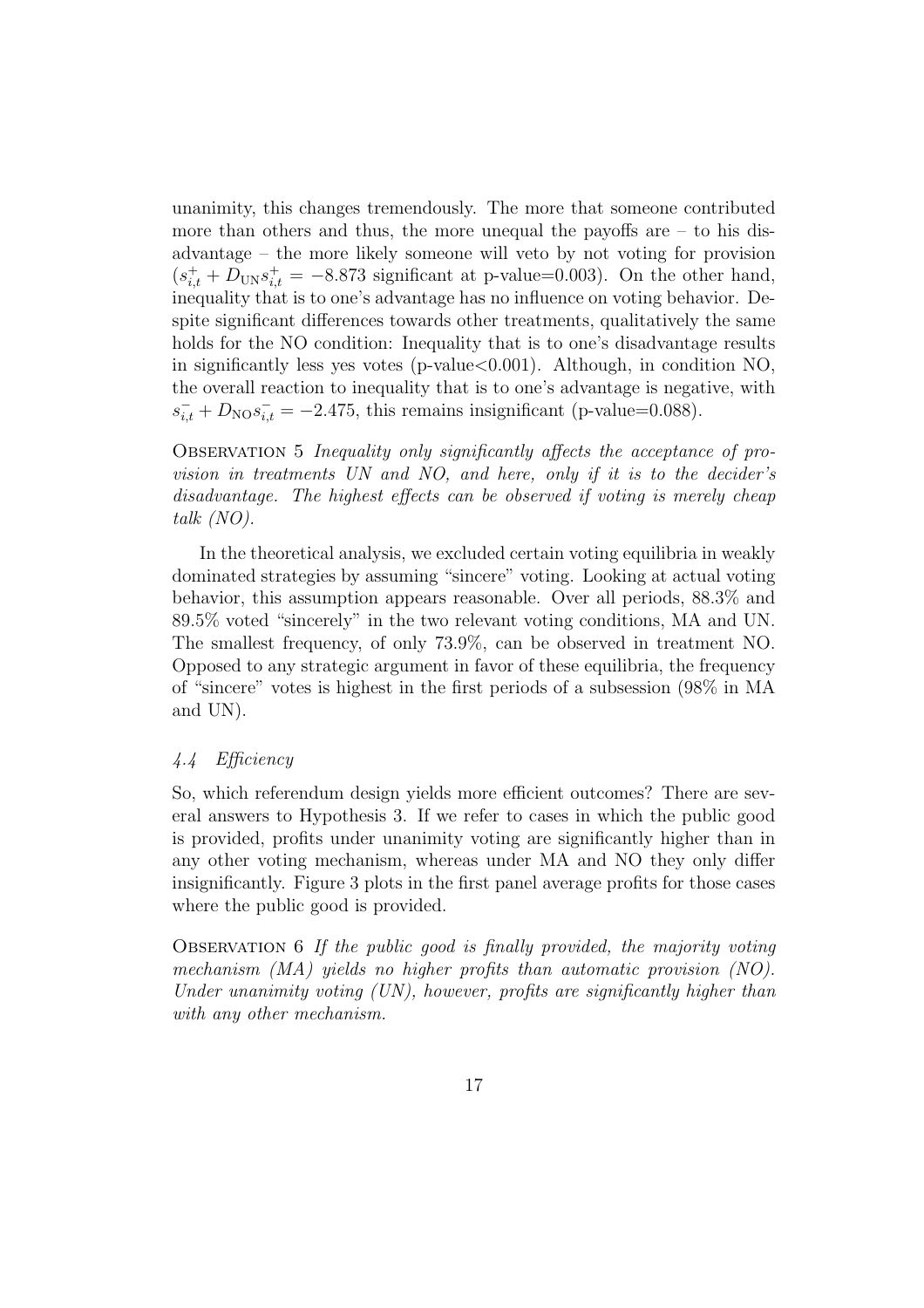However, if we refer to the average overall profits, we find the opposite result. The second panel in Figure 3 plots the average profits of subjects separately for each treatment condition. Observe that almost throughout the experiment, it holds that NO is more efficient than MA, which in turn yields higher profits than UN.



Figure 3: Average profits

Surprisingly, however, most of these differences are not significant. This is largely due to a very high variance of average group profits, especially under UN in early rounds. Consequently only differences in later rounds of a subsession between NO and UN, on the one hand, and MA and UN, on the other hand, become significant. There are no significant differences between NO and MA.

Observation 7 Majority voting (MA) does not yield significantly different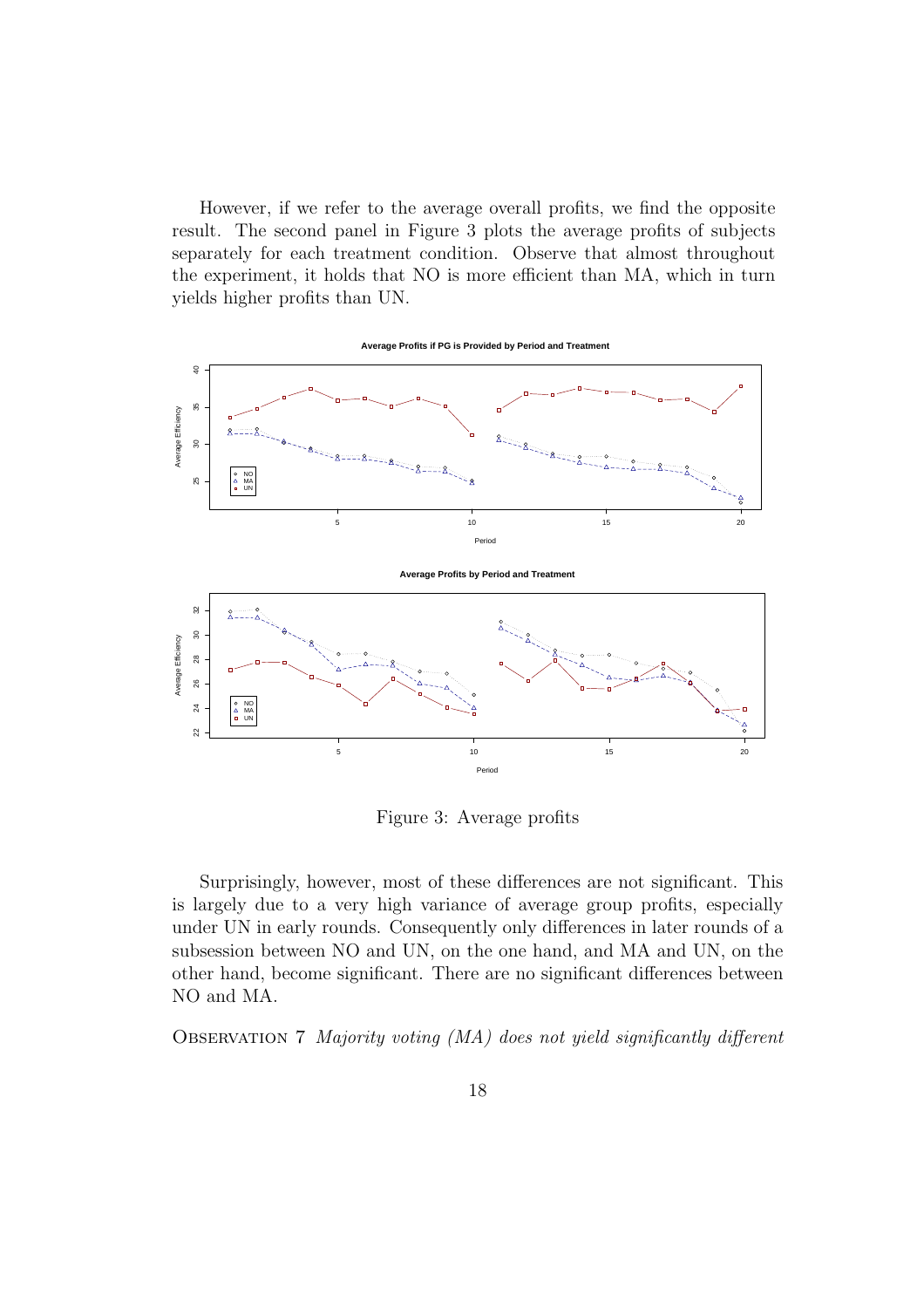profits when there is automatic provision (NO). On average, unanimity voting (UN) yields smaller profits than either MA or NO.

## 5 Discussion

This survey experimentally explored effects of ex interim referendums on the voluntary provision of public goods. Particularly, we have tested whether an unanimity or majority ex interim referendum enhances voluntary contributions and overall efficiency in a public good game. As a baseline treatment, we introduced a cheap talk referendum where subjects could only communicate their satisfaction with the intended contributions, without affecting outcomes.

Theoretically, assuming "sincere" voting, all games have a zero contribution subgame perfect equilibrium. Behaviorally there are, however, important differences. Cooperative players in the game with automatic provision risk exploitation. This risk is already reduced if provision must be accepted by a majority and unanimity voting eliminates this risk completely. Due to this "insurance effect", we expected the highest contributions for unanimity voting and the smallest for automatic provision.

As in most public good experiments, we observed substantial contributions in all treatment conditions. Throughout the experiment, contributions were highest under unanimity voting. Furthermore, intended contributions in the unanimity mechanism remained very high even in very late periods of each subsession. A decline in cooperation in the unanimity condition could only be observed if there was a decline in acceptance of provision. Overall, the high rates of rejection in the unanimity mechanism rendered it less efficient than the other conditions. Hereby it is not individual voting behavior but primarily the mechanism which drives this result. Individual voting behavior only differs substantially if votes are merely a communication device (NO).

Interestingly, majority voting – if compared to the baseline condition – hardly differs in contributions and outcomes. To some extent, this result may be driven by the chosen productivity of the public good. Given identical contribution patterns, the number of subjects preferring provision is affected by the productivity of the good. Further research is needed in order to find a final answer to the question whether majority voting yields different results in public good provision conditions in which players can communicate their satisfaction with the intended contributions.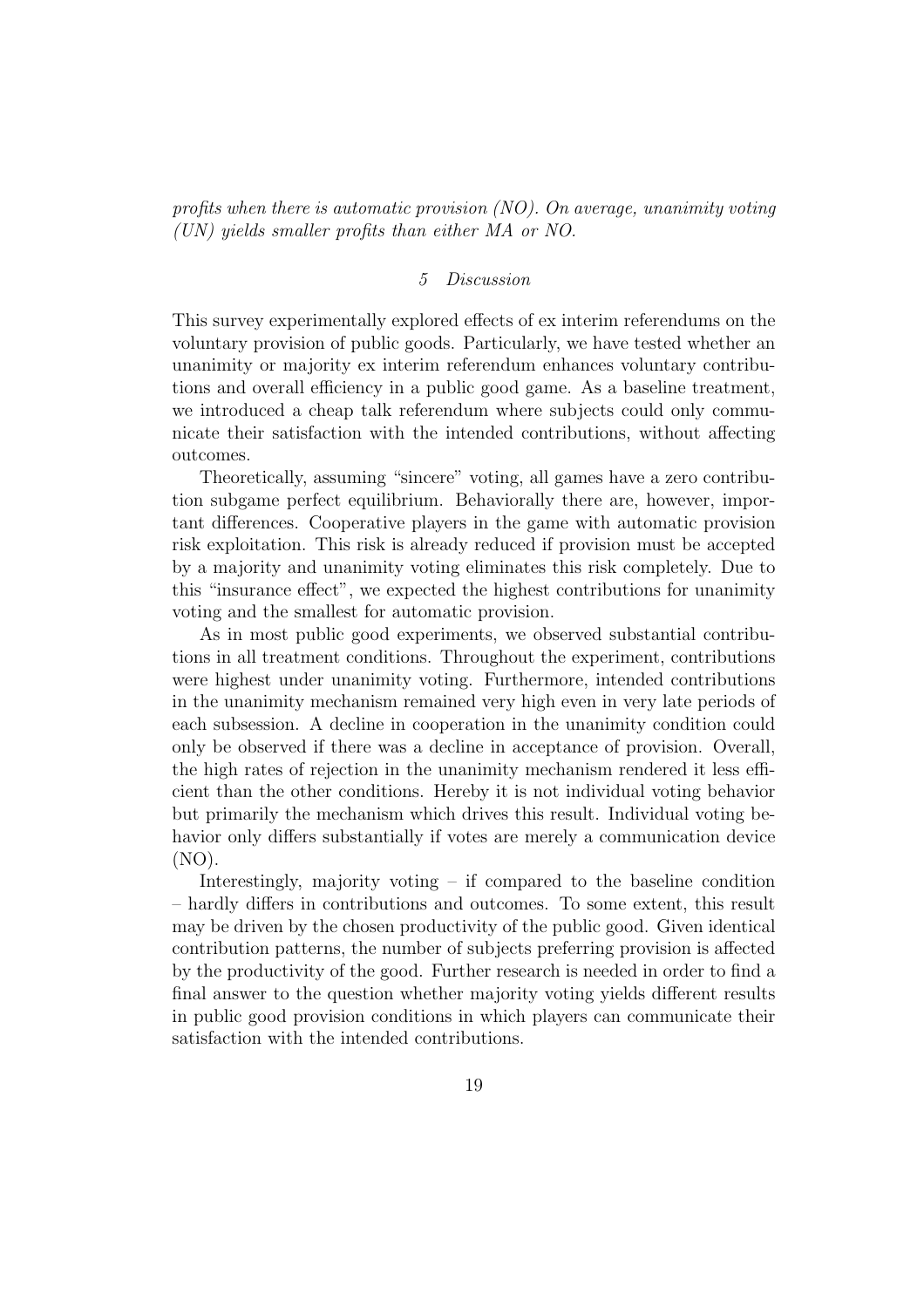For economic policy these results have very specific implications. If the priority lies on the quality of an agreement, unanimity voting clearly is the mechanism of choice. More importantly, under repeated interaction, unanimity is better able to keep intended contributions on a high level. So, if there are other instruments available that can efficiently broker agreements, unanimity should be able to yield the best results in the long run. However, if this is not the case, a simple or qualified majority mechanism may be better. In a repeated interaction environment this entails the risk that some partners will become very uncooperative, and thus the unity of the group might be threatened.

# 6 Appendix

# Proof of Proposition 1

Let us assume that players always vote for (or against) the public good if they earn more (or less) when the public good is provided than if it is not. Obviously, since one's payoff increases with the size of the public good but decreases with one's own contribution, group members who did not contribute vote for the provision of the public good for any  $G \geq 0$ . However, for players who contributed to the public good  $(\delta_i = 1)$ , a simple calculation of payoffs yields that they vote for the provision if

$$
(A1) \t\t g_i \leq \alpha G + f.
$$

Given the ordered set of contributions in a decreasing sequence  $g =$  ${g_1, g_2, \ldots, g_n}$  with  $g_i \ge g_{i+1}$ , we find the following:

#### Lemma 1

$$
\varphi_i = 1 \Rightarrow \varphi_{i+1} = 1;
$$
  
(A2) 
$$
\varphi_{i+1} = 0 \Rightarrow \varphi_i = 0.
$$

#### Unanimity

Using Lemma 1, we derive directly

PROPOSITION 2 Under unanimity voting, the public good is provided if the player who contributed the most prefers provision, which is the case for  $g_1 \leq \alpha G + f$ .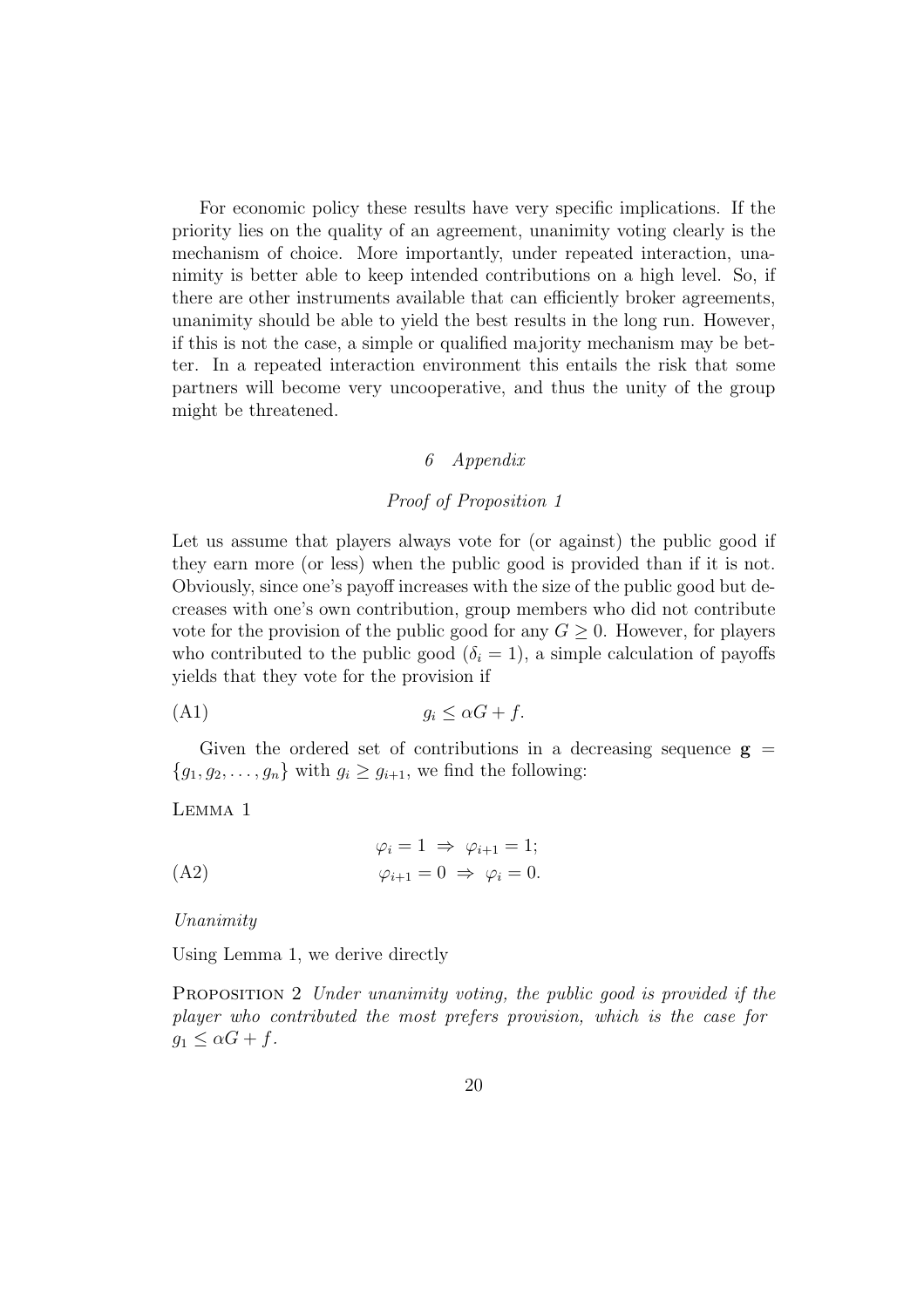We can now reduce the two stage game to a one stage game by replacing the last stage with it's solution outcome. The resulting reduced strategic form game has a modified payoff function: Subject i's payoff is defined as in equation (3). The only difference is that now  $\Phi$  is defined as a function of  $g_1, G$  and f as follows:

(A3) 
$$
\Phi(\varphi) = \begin{cases} 1 \text{ if } g_1 \leq \alpha G + f, \\ 0 \text{ otherwise.} \end{cases}
$$

One can consider the reduced game as a coordination game between the player with the highest contribution and all other players who, with their contributions, keep the rejection by the former player unprofitable. In the following, by  $\mathbf{g}_{-i}$  and  $G_{-i}$  we define the set and sum, respectively, of contributions by players other than *i*. That is,  $\mathbf{g}_{-i} = \mathbf{g} \setminus \{g_i\}$  and  $G_{-i} = \sum_{j \neq i} g_j$ . Furthermore, m defines the player with the maximum contribution in  $\mathbf{g}_{-i}$ and  $g_{-i}^m$  defines his contribution; that is,  $g_{-i}^m = \max_j \{g_j | g_j \in \mathbf{g}_{-i}\}\.$  Finally, let  $G_{-i}^{-m}$  denote the sum of contributions by players other than i and m, that is, .

$$
G_{-i}^{-m} = \sum_{j \neq i, j \neq m} g_j
$$

Given the set of contributions by other players  $\mathbf{g}_{-i}$ , we can derive player i's best response  $g_i^*$  such that her contribution holds m indifferent about voting for or against the provision; or, if that is not profitable or is not possible, i best responses by contributing nothing.

$$
\text{(A4)} \qquad g_i^* = \begin{cases} \frac{1-\alpha}{\alpha} g_{-i}^m - G_{-i}^{-m} - \frac{f}{\alpha} & \text{if } 0 < g_i^* \le \frac{\alpha}{1-\alpha} G_{-i} \text{ and } g_i^* \le e_i, \\ 0 & \text{otherwise.} \end{cases}
$$

The first equation in  $(A4)$  guarantees that m is indifferent, whereas the first condition in the same line guarantees that this is still possible and profitable for *i*. For the relation between  $g_i^*$  and  $g_{-i}^m$ , we find the following:

PROPOSITION 3 For every  $g_{-i}^m > 0$  and  $g_i^* > 0$ , it follows that  $g_i^* < g_{-i}^m$ .

**PROOF** The first part of (A4) can be rearranged to  $G_{-i}^{-m} = \frac{1-\alpha}{\alpha}$  $\frac{-\alpha}{\alpha}g^m_{-i}$  –  $g_i^* - \frac{f}{a}$  $a_i^* - \frac{f}{\alpha}$ . Assuming  $g_i^* > 0$ , we substitute the profitability condition  $g_i^* \leq$  $1-\alpha$ ¡  $\ddot{G}^{-m}_{-i} + g^{m}_{-i}$ ll<br>\ from  $(A4)$  for  $g_i^*$ . This yields the relation

$$
(A5) \tG-i-m \ge \frac{1-2\alpha}{\alpha} g-im - \frac{1-\alpha}{\alpha} f.
$$

This relation can now be reinserted into (A4), yielding  $g_i^* \leq g_{-i}^m - f$  and thus  $g_i^* < g_{-i}^m \ \ \forall f > 0.$  Q.E.D.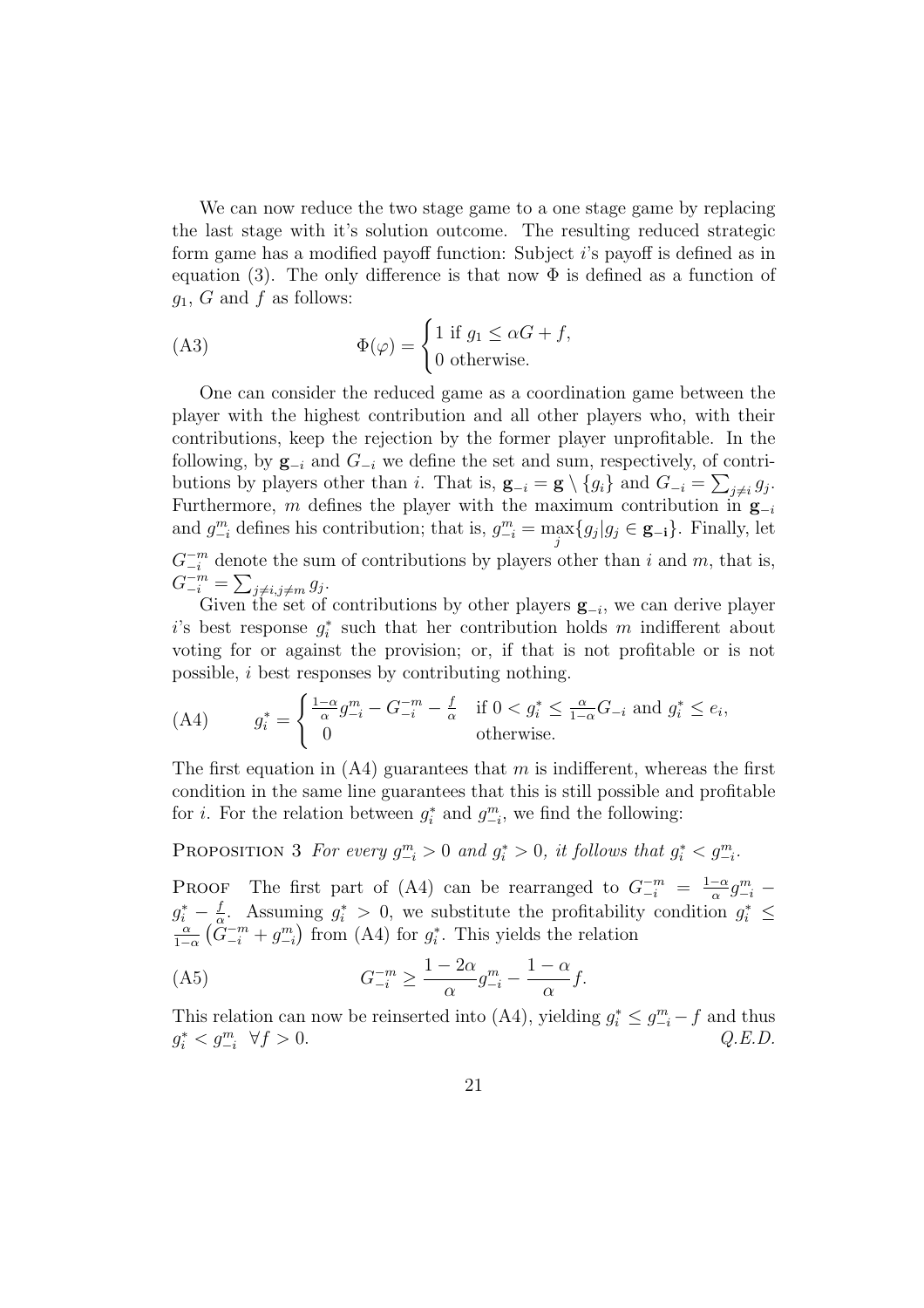Let us now take again any ordered set  $g^+$  with at least some positive contributions, i.e.  $g_1^+ > 0$  and  $G^+ > 0$ . From proposition 3 we can conclude that the best response of the maximum contributer, who contributes  $g_1^+ \geq g_2^+$ , is to contribute a  $g_1^*$ , for which it holds that  $g_1^* < g_2^+$ , and thus  $g_1^* < g_1^+$ . Consequently, for the reduced game there is no fix point according to the best replies for any  $G > 0$ . The only fix point exists for  $G = 0$ , which proves proposition 1 for the game with unanimity voting.

#### Majority

Applying Lemma 1 we can show that a simple variation of Proposition 2 holds for the public good game with majority voting. Yet, there are smaller majority coalitions. Let us consider once again the ordered set of contributions g−<sup>i</sup> for all players other than i. We define l as that subject in the ordered set g−<sup>i</sup> for whom it holds that

$$
(A6) \qquad \qquad n-l+1>l-1 \quad \text{and} \quad n-l \leq l.
$$

By Lemma 1 we know that if player  $l$  prefers provision, all players with lower contributions  $(l + 1, \ldots, n-1)$  do as well. Thus the coalition of players  $\{l, l + 1, \ldots, n - 1\}$  from  $\mathbf{g}_{-i}$ , together with a best replying i, constitute a minimum winning coalition, preferring provision. We can thus form a reduced game by again replacing the voting stage with it's solution outcome, which is provision if  $g_l \leq \alpha G + f$  and no provision otherwise. Consequently, the best reply function changes to

(A7) 
$$
g_i^* = \begin{cases} \frac{1-\alpha}{\alpha}g_{-i}^l - G_{-i}^{-l} - \frac{f}{\alpha} & \text{if } 0 < g_i^* \le \frac{\alpha}{1-\alpha}G_{-i} \text{ and } g_i^* \le e_i, \\ 0 & \text{otherwise,} \end{cases}
$$

where  $g_{-i}^l$  defines the contribution of player l, and  $G_{-i}^{-l}$  $\frac{-l}{-i}$  the sum of contributions by players other than i and l, that is,  $G_{-i}^{-l} =$  $\overline{a}$  $_{j\neq i,j\neq l} g_j.$ 

Obviously, we can apply Proposition 3 within the (minimum) majority subset  $\{l, l + 1, \ldots, n\}$ . Hence, Proposition 1 also holds for the public good provision game with a majority referendum.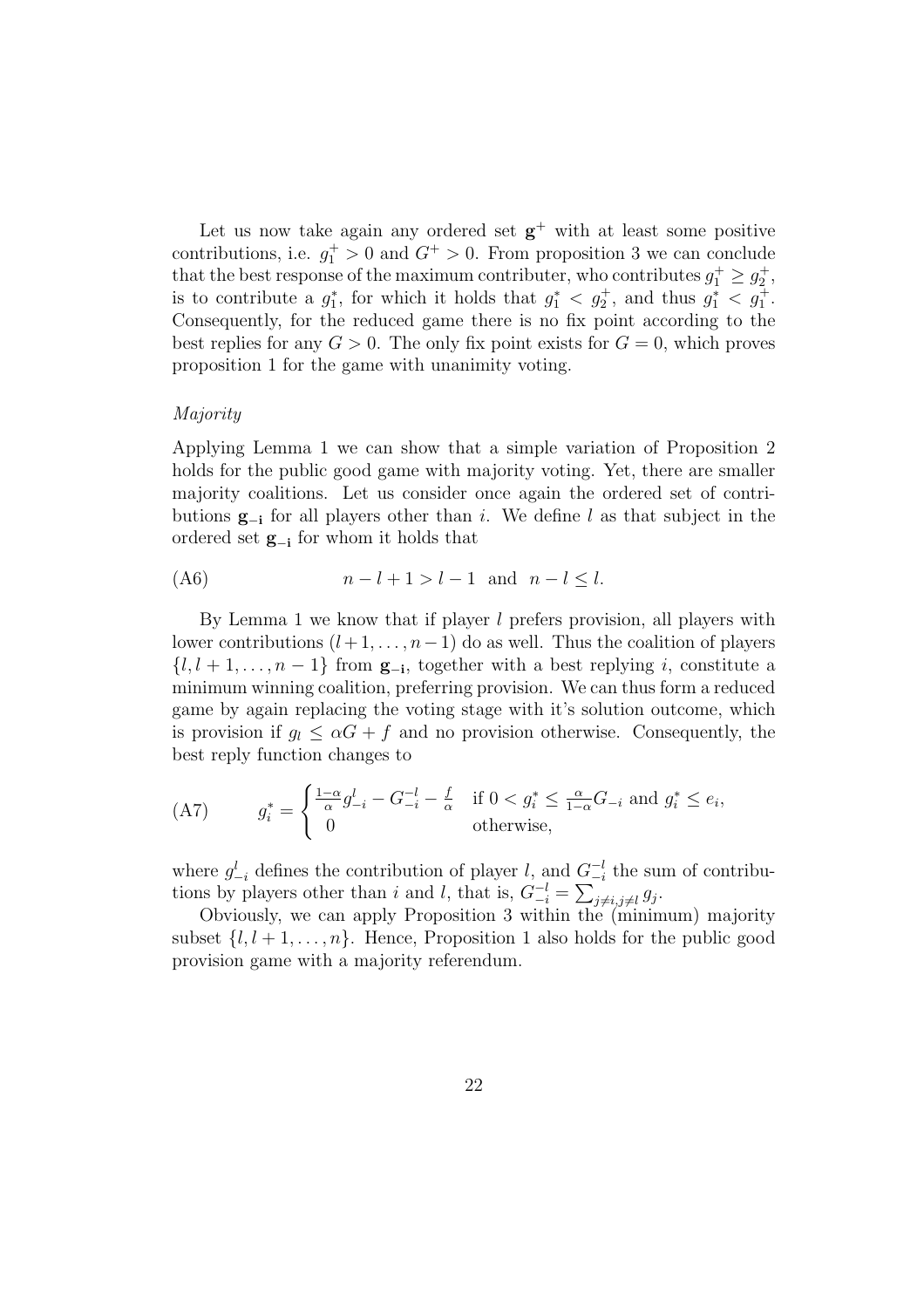# 6.1 Instructions <sup>21</sup>

Thank you for participating in our experiment. In this experiment, you will make decisions by which you can earn money. How much you will earn depends on your decisions and the decisions of the other participants. Please read these instructions very carefully.

These instructions are for your private information. We kindly ask you to refrain from any attempts to communicate directly with other participants. If you do have any questions, please raise your hand and one of the persons who run the experiment will come to your place and clarify your questions. In case you violate this rule, we will have to exclude you from this experiment.

During the experiment, you can earn points, which will be exchanged for Euros at the end of the experiment. The exchange rate is 75 points for 1 Euro. At the beginning of the experiment, you will be assigned to groups of five participants. No participant, but only the experimentors are able to identify the other participants in

## The decision task

We will inform you about the exact setting of the experiment later. In what follows we describe the the general setting. Below the general descriptions you find a control questionnaire, which will help you to understand the rules for the decision task.

You will be matched in groups of five players each. Each member of the group has to decide how to invest 20 points. You can invest them for a private project or you can invest some or all of them for for a public project. Each point which is not invested in the public project will be automatically assigned to the private project.

# Your income from the private project

For each point you invest for the private project you earn one point. For instance, if you invest 20 points for the private project (and, thus, invest nothing for the public project) you earn 20 points from the private project. If you invest 1 point for the private project, you earn 1 point from the private project. Nobody except you receives any income from your private project.

<sup>&</sup>lt;sup>21</sup>This is our own translation of the German instructions for the MA treatment. Differences in the UN and in the NO treatments are marked by footnotes.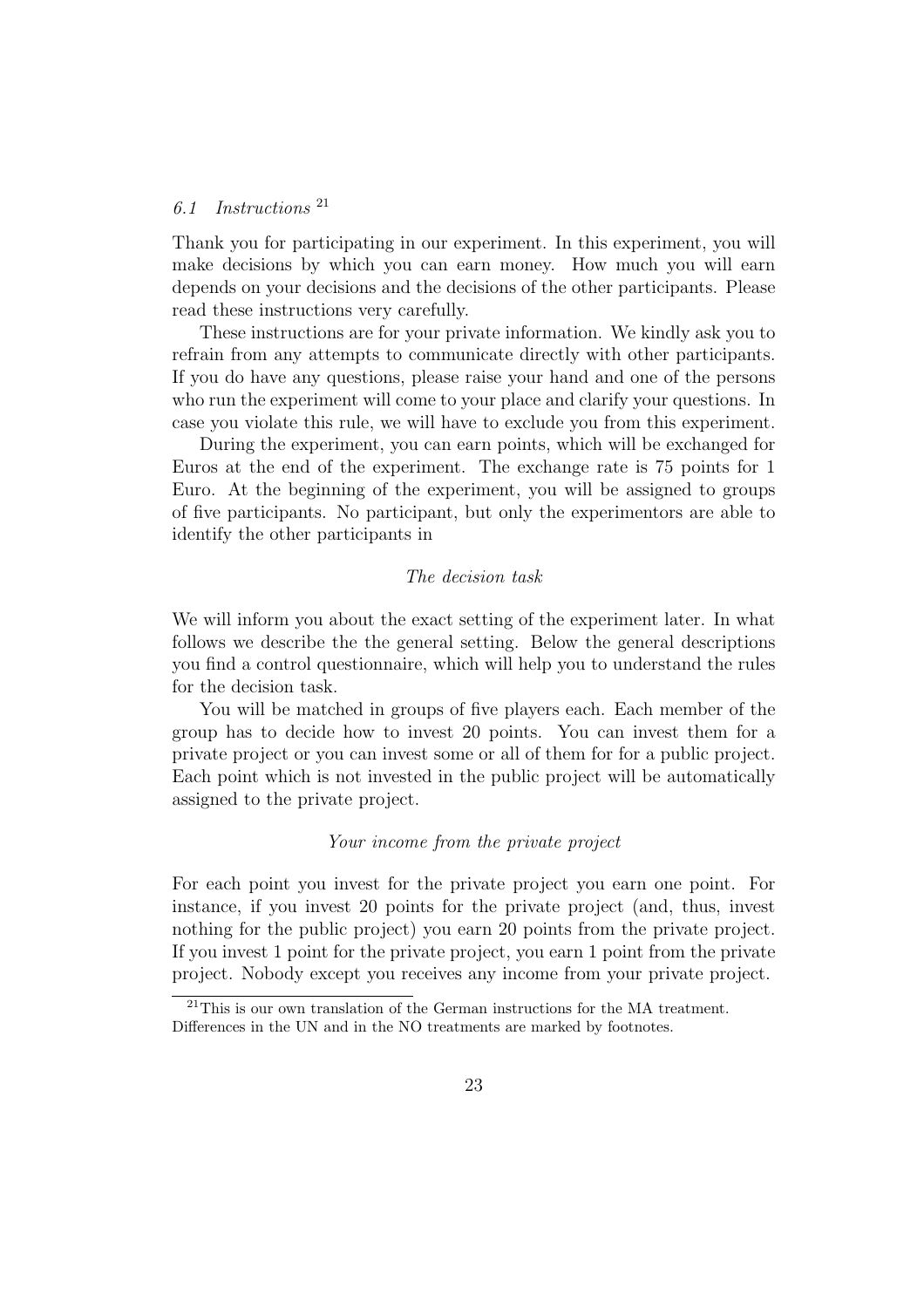#### Your income from the public project

All group members earn for each point you invest for the public project as well as you earn for each point any other group member invests for the public project. For each group member, the income from the public project is as following:

income from the public project  $= sum$  of all investments for the public good  $\times 0.4$ 

For instance, if all investments for the public good sum up to 12 points you and each other group member earns  $12 \times 0.4 = 4.8$  points from the public project. For instance, if all investments for the public good sum up to 2 points you and each other group member earns  $2 \times 0.4 = 0.8$  points from the public project.

## Your total income

Your total income is the sum of your earnings from the private project and your earnings from the public project. Thus

> your earnings from the private project  $(= 20 -$  your investment for the public project)  $+$  your earnings from the public project  $(= 0.4 \times \, \text{sum of all investments for the public project})$  $= total\ income$

## Detailed instructions

In total, you will interact with the other participants for  $2 \times 10$  rounds. In each round, you and four other participants will be matched in groups of five. For round 1 to round 10, you will interact with the same four group members. In round 11, you will be matched with four other participants and interact with them from round 11 to round 20.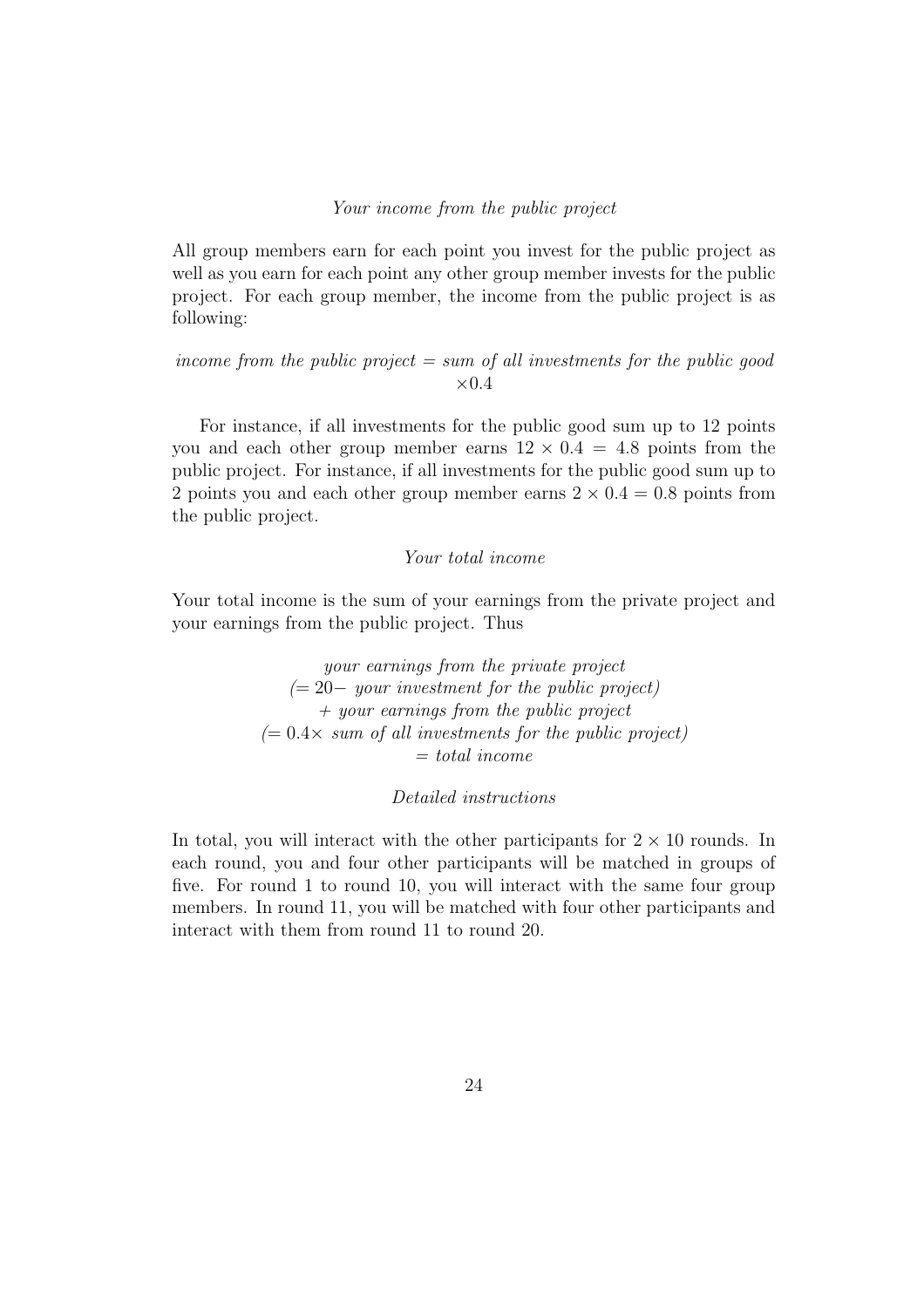#### Detailed description of each round

At the beginning of each round you and all other group members will be asked to decide how many points you wish to invest for the public project. Thereafter, we will inform you about the investments of all the other group members, and ask you to vote for or against the public project. Your vote tell us whether you would like the public project to be paid out according to the rule described above, or whether all group members who invested in the public project will be reimbursed these points, minus 1 point, for their private project.

If at least 3 members of a group vote for it, the public project will paid out according to the rules described above. If three or more vote against the public project, the total income in that round for all group members who invested 1 or more points for the public project will be 19 points, while the total income in that round for all group members who invested nothing for the public project will be 20 points.<sup>22</sup>

At the end of each round, you will be informed about the incomes and the decisions of all group members.

# References

- BANKS, J., C. PLOTT, AND D. PORTER [1988], "An experimental analyisis of unanimity in public goods provision mechanisms," Review of Economic Studies, 55, 301–322.
- Chaudhuri, A., S. Graziano, and P. Maitra [2006], "Social learning and norms in a public good experiment with inter-generational advice," Review of Economic Studies, 73, 357–380.
- Cinyabuguma, M., T. Page, and L. Putterman [2005], "Cooperation under the threat of expulsion in a public goods experiment," Journal of Public Economics, 89, 1421–1435.

 $22$ For the UN treatment "If all members of the group vote for it, the public project will be paid out according to the rules described above. If one or more vote against the public project, the total income in that round for all group members who invested 1 or more points for the public project will be 19 points, while the total income in that round for all group members who invested nothing for the public project will be 20 points." For the NO treatment "Your vote and the votes of all other group members do not affect whether the public project is paid out. In any case, your earnings from the public and the private project follow the rules described above."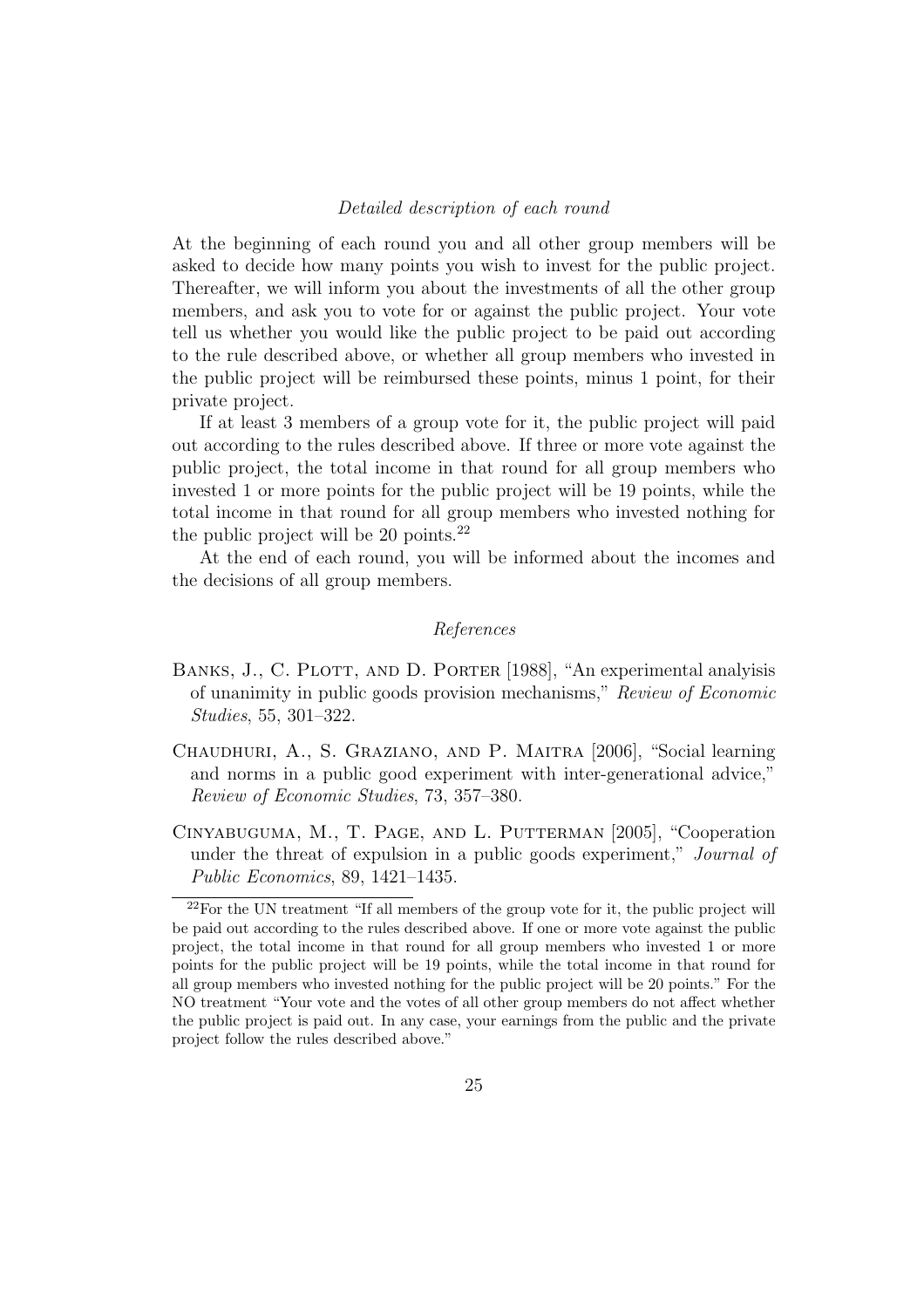- Ehrhart, K.-M. and C. Keser [1999], "Mobility and cooperation: On the run," Working Paper 99s-24, CIRANO, Montreal.
- FEHR, E. AND S. GÄCHTER [2000], "Cooperation and punishment in public good experiments," American Economic Review, 90, 980–994.
- FELD, L. AND J. MATSUSAKA [2003], "Budget referendums and government spending: Evidence from Swiss cantons," Journal of Public Economics, 87, 2703–2724.
- FELD, L. AND J.-R. TYRAN [2002], "Tax evation and voting: An experimental analysis," Kyklos, 55, 197–222.
- FISCHBACHER, U. [1999], "Z-tree: A toolbox for readymade economic experiments," Working Paper 21, Institute for Empirical Research in Economics – University of Zurich.
- FISCHBACHER, U., S. GÄCHTER, AND E. FEHR [2001], "Are people conditionally cooperative? Evidence from a public goods experiment," Economics Letters, 71, 397–404.
- Fischer, S. and A. Nicklisch [2006], "Ex interim voting: An experimental study of referendums in public good provision," Discussion Papers on Strategic Interaction 13-2006, Max Planck Institute of Economics.
- Frey, B. [1994], "Direct democracy: Politico-economic lessons from Swiss experience," American Economic Review, 84, 338–342.
- GREINER, B. [2004], "An online recruitment system for economic experiments," in: K. Kremer and V. Macho (eds.), "Forschung und wissenschaftliches Rechnen 2003," pp. 79–93, Gesellschaft für Wissenschaftliche Datenverarbeitung, Göttingen, GWDG Bericht 63.
- GROVES, T. AND J. LEDYARD [1977], "Optimal allocation of public goods: A solution to the 'free rider' problem," Econometrica, 45, 783–809.
- Hirshleifer, D. and R. Rasmusen [1989], "Cooperation in a repeated prisoners' dilemma with ostracism," Journal of Economic Behavior and Organization, 12, 87–106.
- ISAAC, R., K. McCue, AND C. PLOTT [1985], "Public good provision in an experimental environment," Journal of Public Economics, 26, 51–74.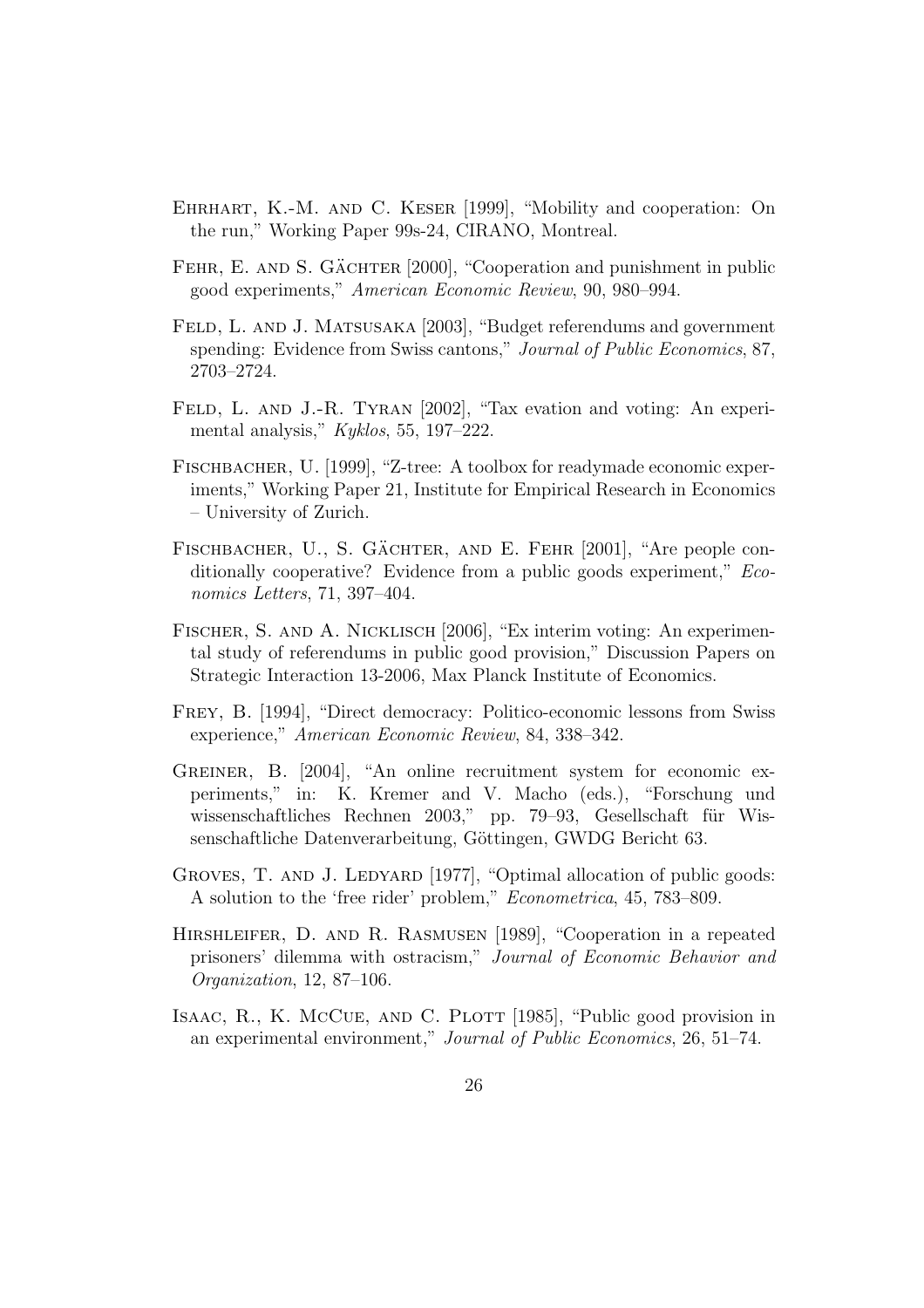- LEDYARD, J. AND T. PALFREY [1999], "A characterization of interim efficiency with public goods," Econometrica, 67, 435–448.
- [2002], "The approximation of efficient public good mechanisms by simple voting schemes," Journal of Public Economics, 83, 153–171.
- Masclet, D., C. Noussair, S. Tucker, and M.-C. Villeval [2003], "Monetary and nonmonetary punishment in the voluntary contribution mechanism," American Economic Review, 93, 366–380.
- MOXNES, E. AND E. VAN DER HEIJDEN [2003], "The effect of leadership in a public bad experiment," Journal of Conflict Resolution, 47, 773–795.
- Ostrom, E., J. Walker, and R. Gardner [1992], "Covenants with and without a sword: Self-governance is possoble," American Political Science Review, 86, 404–417.
- PAGE, T., L. PUTTERMAN, AND B. UNEL [2005], "Voluntary association in public good experiments: Reciprocity, mimicry and efficiency," The Economic Journal, 115, 1032–1053.
- POMMEREHNE, W. [1978], "Institutional approaches to public expenditure: Empirical evidence from Swiss municipalities," Journal of Public Economics, 9, 255–280.
- POTTERS, J., M. SEFTON, AND L. VESTERLUND [2005], "After you Endogenous sequencing in voluntary contribution games," Journal of Public Economics, 89, 1399–1419.
- ROMER, T., H. ROSENTHAL, AND V. MUNLEY [1992], "Economic incentives and political institutions: Spending and voting in school referenda," Journal of Public Economics, 49, 1–33.
- SCHIMMELFENNIG, F. AND U. SEDELMEIER [2002], "Theorizing EU enlargement: Research focus, hypotheses, and the state of research," Journal of European Public Policy, 9, 500–528.
- SMITH, V. [1980], "Experiments with a decentralized mechanism for public good decisions," The American Economic Review, 70, 584–599.